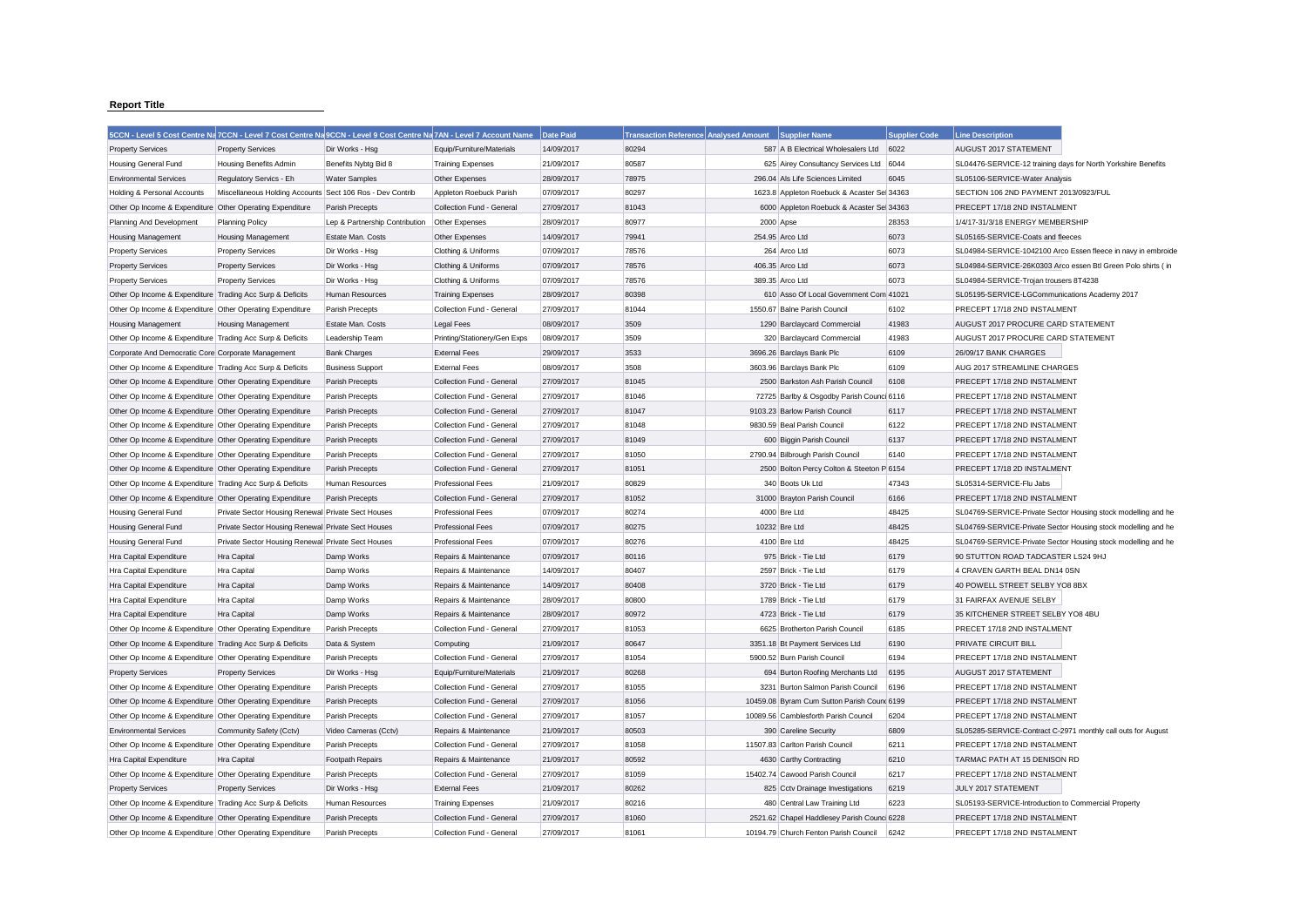| Planning And Development                                  | Development Control                                        | Development Management                             | <b>Professional Fees</b>  | 21/09/2017 | 80066 | 265.6 City Of York Council                     | 6253  | SL05171-SERVICE-Contam Review for 2017/0772/OUTM School Road  |
|-----------------------------------------------------------|------------------------------------------------------------|----------------------------------------------------|---------------------------|------------|-------|------------------------------------------------|-------|---------------------------------------------------------------|
| Other Op Income & Expenditure Other Operating Expenditure |                                                            | Parish Precepts                                    | Collection Fund - General | 27/09/2017 | 81062 | 11040.89 Cliffe Parish Council                 | 6262  | PRECEPT 17/18 2ND INSTALMENT                                  |
| <b>Housing Management</b>                                 | <b>Housing Management</b>                                  | <b>Edgerton Lodge</b>                              | <b>Energy Costs</b>       | 28/09/2017 | 80808 | 438.59 Corona Energy Retail 4 Ltd              | 48435 | ARP 2017 EDGERTON LODGE                                       |
| <b>Housing Management</b>                                 | <b>Housing Management</b>                                  | Edgerton Lodge                                     | <b>Energy Costs</b>       | 28/09/2017 | 80809 | 326.7 Corona Energy Retail 4 Ltd               | 48435 | MAY 2017 EDGERTON LODGE                                       |
| Planning And Development                                  | <b>Community Development</b>                               | Tadcaster & Villages Cef                           | Other Expenses            | 14/09/2017 | 80420 | 345 Create Tvt Ltd                             | 46533 | SL05269-SERVICE-Printing of A5 Double Sided Flyer & Distribut |
| Other Op Income & Expenditure Other Operating Expenditure |                                                            | Parish Precepts                                    | Collection Fund - General | 27/09/2017 | 81063 | 1975 Cridling Stubbs Parish Council            | 6314  | PRECEPT 17/18 2ND INSTALMENT                                  |
| <b>Environmental Services</b>                             | Recycling                                                  | Recycling                                          | <b>External Fees</b>      | 14/09/2017 | 80277 | 5059.56 C S Backhouse Ltd                      | 47543 | selby green waste round 1234                                  |
| Holding & Personal Accounts                               | Miscellaneous Holding Accounts Employee Cycle Loans        |                                                    | Deductions From Wages     | 21/09/2017 | 80766 | 312.5 Cyclescheme Ltd                          | 21718 | Personal Information                                          |
| <b>Property Services</b>                                  | <b>Property Services</b>                                   | Dir Works - Hsg                                    | Equip/Furniture/Materials | 07/09/2017 | 79417 | 375.69 Db Electrical Wholesale Selby Lt 36613  |       | JULY 2017 STATEMENT                                           |
| Gen Grants & Collection Fund                              | Taxation & Non-Specific Grants Gen Fund Income             |                                                    | Dcla                      | 22/09/2017 | 3523  | 902054 Department For Communities & 6345       |       | 19/09/17 NNDR/RSG                                             |
| Holding & Personal Accounts                               | Miscellaneous Holding Accounts Nndr Payers Coll Fund (Old) |                                                    | <b>Collection Fund</b>    | 22/09/2017 | 3523  | 911885 Department For Communities & 6345       |       | 19/09/17 NNDR/RSG                                             |
| Other Op Income & Expenditure Other Operating Expenditure |                                                            | Parish Precepts                                    | Collection Fund - General | 27/09/2017 | 81064 | 2750 Drax Parish Council                       | 6363  | PRECEPT 17/18 2ND INSTALMENT                                  |
| <b>Property Services</b>                                  | <b>Property Services</b>                                   | Dir Works - Hsg                                    | Equip/Furniture/Materials | 28/09/2017 | 80256 | 383.52 Drive Devilbiss Healthcare Limite 38665 |       | SL04891-S0217101-PREMIER PLUS BATHLIFT 1NO                    |
| Other Op Income & Expenditure Other Operating Expenditure |                                                            | Parish Precepts                                    | Collection Fund - General | 27/09/2017 | 81065 | 11518.48 Eggborough Parish Council             | 6387  | PRECEPT 17/18 2ND INSTALMENT                                  |
| <b>Cultural And Related Services</b>                      | Open Spaces                                                | Community Parks & Open Space Repairs & Maintenance |                           | 21/09/2017 | 80077 | 4335.76 Enterprise Managed Services Ltd 6404   |       | AUG 2017 WASTE MANAGEMENT                                     |
| <b>Cultural And Related Services</b>                      | Open Spaces                                                | Community Parks & Open Space Repairs & Maintenance |                           | 21/09/2017 | 80483 | 387.27 Enterprise Managed Services Ltc 6404    |       | ADDITIONALS AUGUST                                            |
| <b>Cultural And Related Services</b>                      | Open Spaces                                                | <b>Grass Cutting</b>                               | Repairs & Maintenance     | 21/09/2017 | 80077 | 2843.1 Enterprise Managed Services Ltd 6404    |       | AUG 2017 WASTE MANAGEMENT                                     |
| <b>Cultural And Related Services</b>                      | Open Spaces                                                | <b>Selby Park</b>                                  | Repairs & Maintenance     | 21/09/2017 | 80077 | 8766.85 Enterprise Managed Services Ltd 6404   |       | AUG 2017 WASTE MANAGEMENT                                     |
| <b>Cultural And Related Services</b>                      | Recreation & Sport                                         | Selby Leisure Centre                               | Repairs & Maintenance     | 21/09/2017 | 80077 | 748.23 Enterprise Managed Services Ltd 6404    |       | AUG 2017 WASTE MANAGEMENT                                     |
| <b>Environmental Services</b>                             | <b>Cemetery Services</b>                                   | <b>Closed Burial Ground</b>                        | Repairs & Maintenance     | 21/09/2017 | 80077 | 1124.16 Enterprise Managed Services Ltd 6404   |       | AUG 2017 WASTE MANAGEMENT                                     |
| <b>Environmental Services</b>                             | Recycling                                                  | Recycling                                          | <b>External Fees</b>      | 21/09/2017 | 80077 | 123326.25 Enterprise Managed Services Ltc 6404 |       | AUG 2017 WASTE MANAGEMENT                                     |
| <b>Environmental Services</b>                             | Regulatory Servics - Eh                                    | Licences-Other                                     | Repairs & Maintenance     | 21/09/2017 | 80484 | 530 Enterprise Managed Services Ltd 6404       |       | <b>GRASS CUTTING SERVICE AUG 17</b>                           |
| <b>Environmental Services</b>                             | <b>Street Cleansing</b>                                    | <b>Street Cleansing</b>                            | <b>External Fees</b>      | 21/09/2017 | 80077 | 46511.49 Enterprise Managed Services Ltc 6404  |       | AUG 2017 WASTE MANAGEMENT                                     |
| <b>Environmental Services</b>                             | Trade Waste                                                | <b>Clinical Waste</b>                              | <b>External Fees</b>      | 21/09/2017 | 80077 | 4344.76 Enterprise Managed Services Ltd 6404   |       | AUG 2017 WASTE MANAGEMENT                                     |
| <b>Environmental Services</b>                             | <b>Trade Waste</b>                                         | <b>Commercial Waste</b>                            | <b>External Fees</b>      | 21/09/2017 | 80077 | 25604.98 Enterprise Managed Services Ltd 6404  |       | AUG 2017 WASTE MANAGEMENT                                     |
| <b>Environmental Services</b>                             | <b>Waste Collection</b>                                    | Dom.Wheeled Bins/Sac                               | <b>External Fees</b>      | 21/09/2017 | 80077 | 21888.78 Enterprise Managed Services Ltd 6404  |       | AUG 2017 WASTE MANAGEMENT                                     |
| <b>Environmental Services</b>                             | <b>Waste Collection</b>                                    | Refuse Collection General                          | Advertising               | 21/09/2017 | 80077 | 1645.54 Enterprise Managed Services Ltc 6404   |       | AUG 2017 WASTE MANAGEMENT                                     |
| <b>Environmental Services</b>                             | <b>Waste Collection</b>                                    | Refuse Collection General                          | <b>External Fees</b>      | 21/09/2017 | 80077 | 88155.87 Enterprise Managed Services Ltd 6404  |       | AUG 2017 WASTE MANAGEMENT                                     |
| <b>Environmental Services</b>                             | <b>Waste Collection</b>                                    | Refuse Collection General                          | <b>External Fees</b>      | 21/09/2017 | 80483 | 10313.36 Enterprise Managed Services Ltd 6404  |       | ADDITIONALS AUGUST                                            |
| Highways, Roads And Transport Parking Services            |                                                            | Car Parks-Other                                    | Repairs & Maintenance     | 21/09/2017 | 80077 | 277.26 Enterprise Managed Services Ltd 6404    |       | AUG 2017 WASTE MANAGEMENT                                     |
| Housing Management                                        | <b>Housing Management</b>                                  | Estate Man. Costs                                  | Other Expenses            | 21/09/2017 | 80483 | 333.32 Enterprise Managed Services Ltc 6404    |       | <b>ADDITIONALS AUGUST</b>                                     |
| <b>Special Services</b>                                   | Special Services                                           | Grassed Areas & Open Spaces Repairs & Maintenance  |                           | 21/09/2017 | 80077 | 7515.05 Enterprise Managed Services Ltd 6404   |       | AUG 2017 WASTE MANAGEMENT                                     |
| Hra Capital Expenditure                                   | Hra Capital                                                | Damp Works                                         | Repairs & Maintenance     | 21/09/2017 | 80419 | 1217 Envirovent Ltd                            | 6406  | 16 ST EDWARDS CLOSE BYRAM WF11 9NT                            |
| Other Op Income & Expenditure Other Operating Expenditure |                                                            | Parish Precepts                                    | Collection Fund - General | 27/09/2017 | 81066 | 9500 Escrick Parish Council                    | 6413  | PRECEPT 17/18 2ND INSTALMENT                                  |
| Other Op Income & Expenditure Trading Acc Surp & Deficits |                                                            | Data & System                                      | Computing                 | 21/09/2017 | 80220 | 3595.52 Esri (Uk) Ltd                          | 6415  | SL05202-SERVICE-ARC Annual maintenance                        |
| Other Op Income & Expenditure Other Operating Expenditure |                                                            | Parish Precepts                                    | Collection Fund - General | 27/09/2017 | 81067 | 5978.52 Fairburn Parish Council                | 6430  | PRECEPT 17/18 2ND INSTALMENT                                  |
| Central Services To The Public Local Tax Collection       |                                                            | <b>Council Tax Collection</b>                      | Other Expenses            | 21/09/2017 | 80406 | 1434.31 Financial Data Management Ltd 30715    |       | SL05020-SERVICE-Annual billing                                |
| <b>Housing Management</b>                                 | <b>Housing Management</b>                                  | <b>Edgerton Lodge</b>                              | Repairs & Maintenance     | 21/09/2017 | 80642 | 477.43 Firelec Ltd                             | 6447  | RENEWAL OF SERVICE FOR FIRE ALARM                             |
| Other Op Income & Expenditure Trading Acc Surp & Deficits |                                                            | Ict                                                | Computing                 | 21/09/2017 | 80586 | 10295 Foursys Ltd                              | 31418 | SL05233-SERVICE-Safeguard Ent Encryption for 150 Users-co-ter |
| Other Op Income & Expenditure Other Operating Expenditure |                                                            | Parish Precepts                                    | Collection Fund - General | 27/09/2017 | 81068 | 2605 Gateforth Parish Council                  | 6477  | PRECEPT 17/18 2ND INSTALMENT                                  |
| Planning And Development                                  | <b>Building Control</b>                                    | <b>Street Nameplates</b>                           | Repairs & Maintenance     | 28/09/2017 | 80218 | 277.2 G & G Signs                              | 6473  | SL05143-S0215001-SIGNAGE (NON-HIGHWAY / ROADSIDE)             |
| Other Op Income & Expenditure Trading Acc Surp & Deficits |                                                            | Access Selby - Contact Centre                      | Rents                     | 07/09/2017 | 80072 | 15466 Gvfm Limited                             | 27552 | 29/9/17-24/12/17 RENT/SERVICE CHARGE                          |
| Other Op Income & Expenditure Other Operating Expenditure |                                                            | Parish Precepts                                    | Collection Fund - General | 27/09/2017 | 81069 | 16014.65 Hambleton Parish Council              | 6519  | PRECEPT 17/18 2ND INSTALMENT                                  |
| Other Op Income & Expenditure Trading Acc Surp & Deficits |                                                            | Human Resources                                    | <b>Training Expenses</b>  | 07/09/2017 | 80213 | 360 Harrogate Borough Council                  | 6523  | SL05070-SERVICE-Validation Workshop                           |
| Other Op Income & Expenditure Other Operating Expenditure |                                                            | Parish Precepts                                    | Collection Fund - General | 27/09/2017 | 81070 | 253.87 Healaugh & Catterton Parish Col 21234   |       | PRECEPT 17/18 2ND INSTALMENT                                  |
| <b>Environmental Services</b>                             | Regulatory Servics - Eh                                    | <b>Public Conveniences</b>                         | <b>External Fees</b>      | 21/09/2017 | 80386 | 3787.86 Healthmatic Ltd                        | 6545  | SL04504-SERVICE-Maintenance & cleaning of public conveniences |
| Other Op Income & Expenditure Other Operating Expenditure |                                                            | Parish Precepts                                    | Collection Fund - General | 27/09/2017 | 81071 | 2118.06 Heck Parish Council                    | 6549  | PRECEPT 17/18 2NDI NSTALMENT                                  |
| Other Op Income & Expenditure Other Operating Expenditure |                                                            | Parish Precepts                                    | Collection Fund - General | 27/09/2017 | 81072 | 11486.99 Hemingbrough Parish Council           | 6553  | PRECEPT 17/18 2ND INSTALMENT                                  |
| Other Op Income & Expenditure Trading Acc Surp & Deficits |                                                            | Housing Support & Enforcement Other Expenses       |                           | 07/09/2017 | 80254 | 458.18 Henriksen Ltd                           | 6555  | AUG 2017 COMMISSION ON FEES                                   |
| Other Op Income & Expenditure Other Operating Expenditure |                                                            | Parish Precepts                                    | Collection Fund - General | 27/09/2017 | 81073 | 7312.5 Hensall Parish Council                  | 6557  | PRECEPT 17/18 2ND INSTALMENT                                  |
| Cultural And Related Services Recreation & Sport          |                                                            | Rec Grounds-Sports                                 | Repairs & Maintenance     | 21/09/2017 | 80235 | 800 Highway Road Services Limited 48868        |       | SL05231-SERVICE-White lining                                  |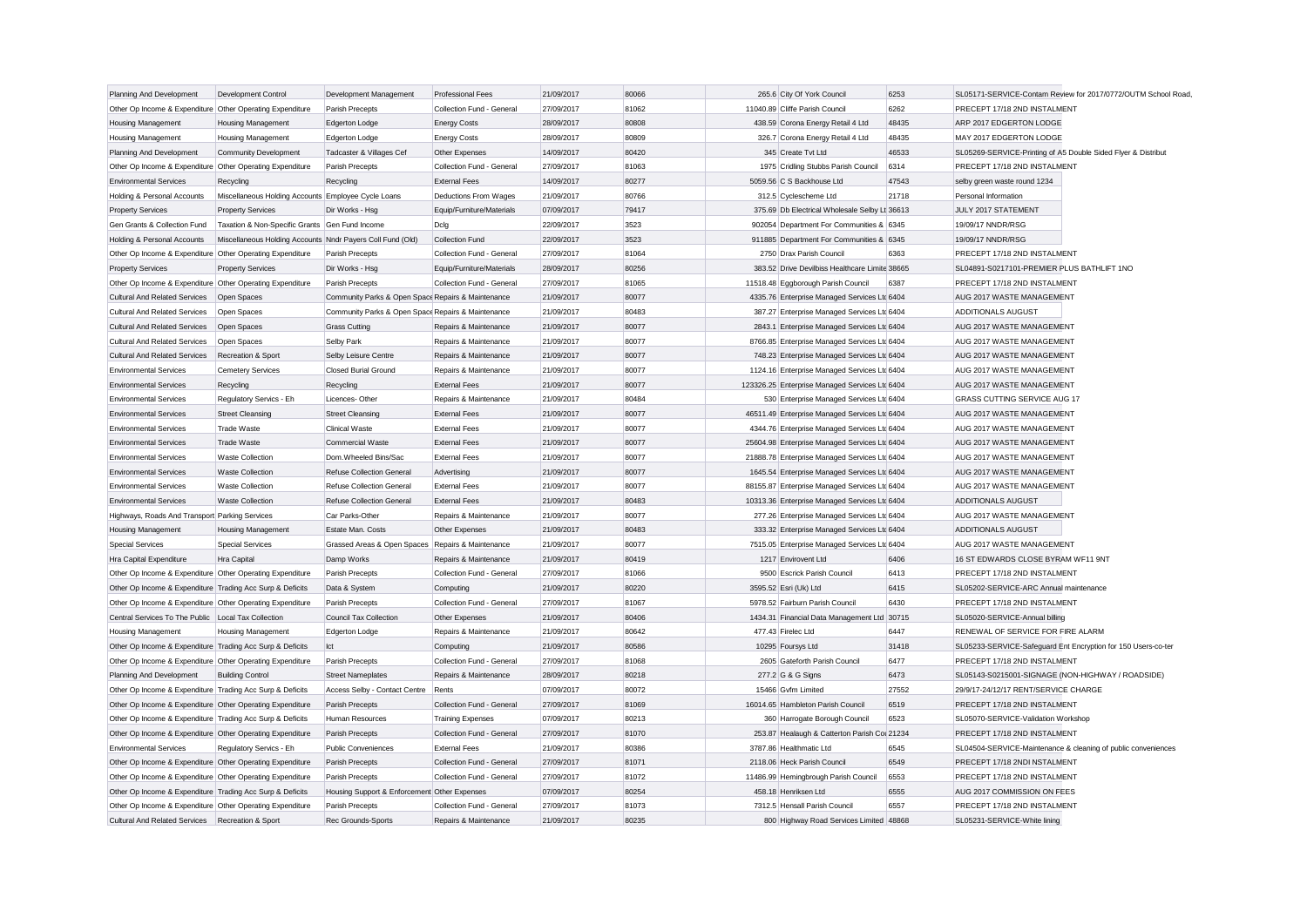| Other Op Income & Expenditure Other Operating Expenditure |                            | Parish Precepts                                      | Collection Fund - General                | 27/09/2017 | 81074 | 6063.52 Hillam Parish Council                    | 6563  | PRECEPT 17/18 2ND INSTALMENT                                  |                                                               |
|-----------------------------------------------------------|----------------------------|------------------------------------------------------|------------------------------------------|------------|-------|--------------------------------------------------|-------|---------------------------------------------------------------|---------------------------------------------------------------|
| Other Op Income & Expenditure Other Operating Expenditure |                            | Parish Precepts                                      | Collection Fund - General                | 27/09/2017 | 81075 | 4722.22 Hirst Courtney Parish Council            | 6566  | PRECEPT 17/18 2ND INSTALMENT                                  |                                                               |
| Planning And Development                                  | <b>Development Control</b> | Development Management                               | <b>Legal Fees</b>                        | 28/09/2017 | 81183 | 528 Hmcts                                        | 6571  | <b>COURT ISSUE FEE</b>                                        |                                                               |
| Holding & Personal Accounts                               | Control Accounts           | <b>Creditors Control</b>                             | Tax Deduct On Contract Paymer 07/09/2017 |            | 80296 | 4015.4 Hm Revenue & Customs                      | 6590  | SEPTEMBER CIS DEDUCTIONS                                      |                                                               |
| Hra Capital Expenditure                                   | Hra Capital                | Void Property Repairs                                | Repairs & Maintenance                    | 07/09/2017 | 80114 | 265 Home Maintenance                             | 47112 | 100 DARCY ROAD SELBY                                          |                                                               |
| Hra Capital Expenditure                                   | Hra Capital                | Void Property Repairs                                | Repairs & Maintenance                    | 14/09/2017 | 80283 | 1640 Home Maintenance                            | 47112 | <b>6 STATION ROAD</b>                                         |                                                               |
| <b>Property Services</b>                                  | <b>Property Services</b>   | Dir Works - Hsg                                      | <b>External Fees</b>                     | 21/09/2017 | 80239 | 2497.19 Home Utility Group Limited               | 47533 | 25B WOODLEA BYRAM WF11 9EB                                    |                                                               |
| <b>Property Services</b>                                  | <b>Property Services</b>   | Dir Works - Hsg                                      | <b>External Fees</b>                     | 21/09/2017 | 80512 | 2245 Home Utility Group Limited                  | 47533 | install wet room and shower                                   |                                                               |
| <b>Property Services</b>                                  | <b>Property Services</b>   | Dir Works - Hsg                                      | Equip/Furniture/Materials                | 14/09/2017 | 80285 | 3114.44 Howdens Joinery Ltd                      | 21474 | AUGUST 2017 STATEMENT                                         |                                                               |
| Other Op Income & Expenditure Trading Acc Surp & Deficits |                            | Data & System                                        | Computing                                | 21/09/2017 | 80063 | 6643 Idox Software Ltd                           | 6622  | SL05203-SERVICE-Exacom Annual Maintenance                     |                                                               |
| Other Op Income & Expenditure Trading Acc Surp & Deficits |                            | Data & System                                        | Computing                                | 21/09/2017 | 80064 | 619.95 Idox Software Ltd                         | 6622  | SL05203-SERVICE-Maploader Maintenance                         |                                                               |
| <b>Property Services</b>                                  | <b>Property Services</b>   | Dir Works - Hsg                                      | <b>External Fees</b>                     | 21/09/2017 | 80282 | 1961.05 Impey Showers Ltd                        | 47213 | SHOWER AND PUMP                                               |                                                               |
| <b>Gf Capital Expenditure</b>                             | General Fund Capital       | Ict - Capital                                        | Computing                                | 21/09/2017 | 80372 | 988.08 Inspired Technology Services Ltc 39704    |       |                                                               | SL05234-SERVICE-1 x HP Probook 650G2 1 x 24" iitama 1 x Kensi |
| <b>Gf Capital Expenditure</b>                             | General Fund Capital       | Ict - Capital                                        | Computing                                | 28/09/2017 | 80399 | 8892.72 Inspired Technology Services Ltc 39704   |       |                                                               | SL05249-SERVICE- 9 x HP Probook 650G2 9 x 24" iitama 1 x Kens |
| Hra Capital Expenditure                                   | Hra Capital                | <b>Central Heating Systems</b>                       | Repairs & Maintenance                    | 14/09/2017 | 80205 | 2667.58 It Electrical (Yorkshire) Ltd            | 6652  | AUGUST 2017 STATEMENT                                         |                                                               |
| Hra Capital Expenditure                                   | Hra Capital                | <b>Electrical Rewires</b>                            | Repairs & Maintenance                    | 14/09/2017 | 80126 | 987.75 It Electrical (Yorkshire) Ltd             | 6652  | 30 NORTH DRIVE SHERBURN                                       |                                                               |
| Hra Capital Expenditure                                   | Hra Capital                | <b>Electrical Rewires</b>                            | Repairs & Maintenance                    | 14/09/2017 | 80205 | 14866.39 It Electrical (Yorkshire) Ltd           | 6652  | AUGUST 2017 STATEMENT                                         |                                                               |
| Hra Capital Expenditure                                   | Hra Capital                | Environmental Improvement Plar Repairs & Maintenance |                                          | 14/09/2017 | 80205 | 857 It Electrical (Yorkshire) Ltd                | 6652  | AUGUST 2017 STATEMENT                                         |                                                               |
| Hra Capital Expenditure                                   | Hra Capital                | Void Property Repairs                                | Repairs & Maintenance                    | 14/09/2017 | 80125 | 375.8 It Electrical (Yorkshire) Ltd              | 6652  | 42A MILL CLOSE MONK FRYSTON                                   |                                                               |
| <b>Housing Management</b>                                 | Housing Management         | Estate Man, Costs                                    | Other Expenses                           | 28/09/2017 | 80215 | 385 Jo Ryan                                      | 48571 | SL04910-SERVICE-inspect the tree and do a Picus test on the b |                                                               |
| Hra Capital Expenditure                                   | Hra Capital                | <b>External Cyclical Repairs</b>                     | Repairs & Maintenance                    | 28/09/2017 | 80998 | 3723.23 Keepmoat Regeneration Limited 43184      |       | 44 PARK ROAD WINDOWS                                          |                                                               |
| Hra Capital Expenditure                                   | Hra Capital                | <b>External Cyclical Repairs</b>                     | Repairs & Maintenance                    | 28/09/2017 | 80999 | 2320 Keepmoat Regeneration Limited 43184         |       | 26 27 28 NORTHFIELD RWG                                       |                                                               |
| Hra Capital Expenditure                                   | Hra Capital                | <b>External Cyclical Repairs</b>                     | Repairs & Maintenance                    | 28/09/2017 | 81000 | 890 Keepmoat Regeneration Limited 43184          |       | ROCKCLIFFE COURT FIRE DOOR                                    |                                                               |
| Other Op Income & Expenditure Other Operating Expenditure |                            | Parish Precepts                                      | Collection Fund - General                | 27/09/2017 | 81076 | 2231.74 Kelfield Parish Council                  | 6688  | PRECEPT 17/18 2ND INSTALMENT                                  |                                                               |
| Other Op Income & Expenditure Other Operating Expenditure |                            | Parish Precepts                                      | Collection Fund - General                | 27/09/2017 | 81077 | 8497.01 Kellington Parish Council                | 6689  | PRECEPT 17/18 2ND INSTALMENT                                  |                                                               |
| Other Op Income & Expenditure Other Operating Expenditure |                            | Parish Precepts                                      | Collection Fund - General                | 27/09/2017 | 81078 | 4000 Kirk Smeaton Parish Council                 | 6703  | PRECEPT 17/18 2ND INSTALMENT                                  |                                                               |
| Hra Capital Expenditure                                   | Hra Capital                | Damp Works                                           | Repairs & Maintenance                    | 21/09/2017 | 80070 | 350 Kml Flooring Services                        | 6704  | <b>8 BRIGHT WALK SELBY</b>                                    |                                                               |
| Hra Capital Expenditure                                   | Hra Capital                | Damp Works                                           | Repairs & Maintenance                    | 21/09/2017 | 80071 | 350 Kml Flooring Services                        | 6704  | 12 WESTFIELD COURT EGGBOROUGH                                 |                                                               |
| Other Op Income & Expenditure Trading Acc Surp & Deficits |                            | Marketing & Comms                                    | Other Expenses                           | 21/09/2017 | 80260 | 3494.62 Leaflet Distribution Services Limi 23920 |       | SL05124-SERVICE-Citizenlink distribution                      |                                                               |
| Central Services To The Public                            | Local Tax Collection       | <b>Council Tax Collection</b>                        | Legal Fees                               | 29/09/2017 | 3531  | 662.37 Liberata Uk Ltd                           | 36656 | <b>SUMMONS COSTS</b>                                          |                                                               |
| Central Services To The Public                            | Local Tax Collection       | <b>Council Tax Collection</b>                        | Legal Fees                               | 29/09/2017 | 3532  | 1223 Liberata Uk Ltd                             | 36656 | SUMMONS COSTS                                                 |                                                               |
| <b>Housing Management</b>                                 | <b>Housing Management</b>  | <b>Housing Management</b>                            | Legal Fees                               | 15/09/2017 | 3514  | 975 Liberata Uk Ltd                              | 36656 | PCOL CLAIMS AUG 2017                                          |                                                               |
| Other Op Income & Expenditure Other Operating Expenditure |                            | Parish Precepts                                      | Collection Fund - General                | 27/09/2017 | 81079 | 1500 Little Smeaton Parish Council               | 43987 | PRECEPT 17/18 2ND INSTALMENT                                  |                                                               |
| Other Op Income & Expenditure Other Operating Expenditure |                            | Parish Precepts                                      | Collection Fund - General                | 27/09/2017 | 81080 | 475 Long Drax Parish Council                     | 6778  | PRECEPT 17/18 2ND INSTALMENT                                  |                                                               |
| Cultural And Related Services                             | Tourism                    | P4g3 Tourism & Culture                               | Other Expenses                           |            | 81166 | 3200 Make It York                                | 47697 | SL05344-SERVICE-Tourism Strategy First Payment                |                                                               |
| Other Op Income & Expenditure Trading Acc Surp & Deficits |                            | <b>Assets Team Trading</b>                           | Direct Salaries & Wages                  | 14/09/2017 | 80390 | 425.59 Matrix Scm Limited                        | 48241 | Personal Information                                          |                                                               |
| Other Op Income & Expenditure Trading Acc Surp & Deficits |                            | Assets Team Trading                                  | Direct Salaries & Wages                  | 21/09/2017 | 80613 | 338.14 Matrix Scm Limited                        | 48241 | Personal Information                                          |                                                               |
| Other Op Income & Expenditure Trading Acc Surp & Deficits |                            | <b>Assets Team Trading</b>                           | Direct Salaries & Wages                  | 28/09/2017 | 80963 | 822.03 Matrix Scm Limited                        | 48241 | Personal Information                                          |                                                               |
| Other Op Income & Expenditure Trading Acc Surp & Deficits |                            | <b>Assets Team Trading</b>                           | Direct Salaries & Wages                  |            | 81245 | 451.83 Matrix Scm Limited                        | 48241 | Personal Information                                          |                                                               |
| Other Op Income & Expenditure Trading Acc Surp & Deficits |                            | Civic Centre                                         | Direct Salaries & Wages                  | 28/09/2017 | 80963 | 285.12 Matrix Scm Limited                        | 48241 | Personal Information                                          |                                                               |
| Planning And Development                                  | Development Control        | Development Management                               | Direct Salaries & Wages                  | 07/09/2017 | 80295 | 1271.49 Matrix Scm Limited                       | 48241 | Personal Information                                          |                                                               |
| Planning And Development                                  | Development Control        | Development Management                               | Direct Salaries & Wages                  | 07/09/2017 | 80295 | 1182.04 Matrix Scm Limited                       | 48241 | Personal Information                                          |                                                               |
| Planning And Development                                  | <b>Development Control</b> | Development Management                               | Direct Salaries & Wages                  | 14/09/2017 | 80390 | 1184.81 Matrix Scm Limited                       | 48241 | Personal Information                                          |                                                               |
| Planning And Development                                  | Development Control        | Development Management                               | Direct Salaries & Wages                  | 14/09/2017 | 80390 | 2345.01 Matrix Scm Limited                       | 48241 | Personal Information                                          |                                                               |
| Planning And Development                                  | <b>Development Control</b> | Development Management                               | Direct Salaries & Wages                  | 21/09/2017 | 80613 | 924.73 Matrix Scm Limited                        | 48241 | Personal Information                                          |                                                               |
| Planning And Development                                  | Development Control        | Development Management                               | <b>Direct Salaries &amp; Wages</b>       | 28/09/2017 | 80963 | 703.18 Matrix Scm Limited                        | 48241 | Personal Information                                          |                                                               |
| Planning And Development                                  | Development Control        | Development Management                               | Direct Salaries & Wages                  | 28/09/2017 | 80963 | 1182.04 Matrix Scm Limited                       | 48241 | Personal Information                                          |                                                               |
| Planning And Development                                  | Development Control        | Development Management                               | Direct Salaries & Wages                  |            | 81245 | 1182.04 Matrix Scm Limited                       | 48241 | Personal Information                                          |                                                               |
| Housing Management                                        | <b>Housing Management</b>  | Central Heating-Gas                                  | Repairs & Maintenance                    | 07/09/2017 | 80292 | 29434.65 Mears Limited                           | 48311 | MEARS GAS PAYMENT 04                                          |                                                               |
| <b>Housing Management</b>                                 | <b>Housing Management</b>  | <b>Central Heating-Gas</b>                           | Repairs & Maintenance                    | 14/09/2017 | 80463 | 22805.17 Mears Limited                           | 48311 | sdc gas maintenance contact payment 5                         |                                                               |
| Hra Capital Expenditure                                   | Hra Capital                | <b>Central Heating Systems</b>                       | Repairs & Maintenance                    | 07/09/2017 | 80292 | 5895.53 Mears Limited                            | 48311 | MEARS GAS PAYMENT 04                                          |                                                               |
|                                                           |                            |                                                      |                                          |            |       |                                                  |       |                                                               |                                                               |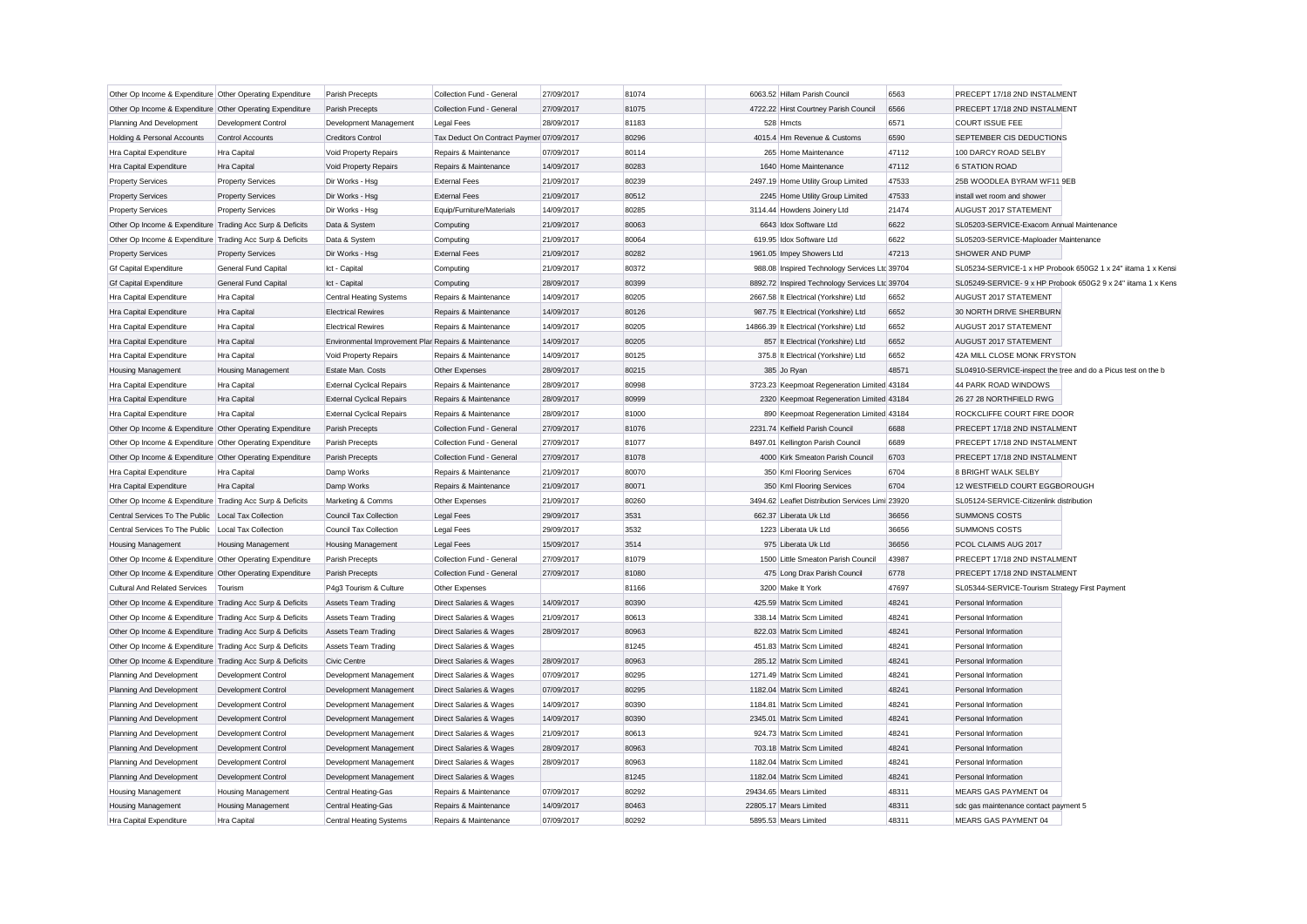| Hra Capital Expenditure                                   | Hra Capital                                                | <b>Central Heating Systems</b> | Repairs & Maintenance        | 14/09/2017               | 80463          | 5895.53 Mears Limited                          | 48311 | sdc gas maintenance contact payment 5                       |                                                               |
|-----------------------------------------------------------|------------------------------------------------------------|--------------------------------|------------------------------|--------------------------|----------------|------------------------------------------------|-------|-------------------------------------------------------------|---------------------------------------------------------------|
| <b>Special Services</b>                                   | <b>Special Services</b>                                    | <b>Community Centres</b>       | Repairs & Maintenance        | 14/09/2017               | 80463          | 428 Mears Limited                              | 48311 | sdc gas maintenance contact payment 5                       |                                                               |
| Other Op Income & Expenditure Trading Acc Surp & Deficits |                                                            | Human Resources                | <b>Training Expenses</b>     |                          | 80981          | 500 Mental Health First Aid England 48881      |       | SL05271-SERVICE-Mental Health First Aid Books               |                                                               |
| Hra Capital Expenditure                                   | <b>Hra Capital</b>                                         | Void Property Repairs          | Repairs & Maintenance        | 21/09/2017               | 80204          | 2141.5 Michael Walsh (Plasterers) Ltd 7419     |       | 27 TURNHEAD CRESCENT                                        |                                                               |
| Hra Capital Expenditure                                   | Hra Capital                                                | Void Property Repairs          | Repairs & Maintenance        | 28/09/2017               | 78783          | 442.4 Michael Walsh (Plasterers) Ltd           | 7419  | 2 TOWNEND AVENUE CARLTON                                    |                                                               |
| <b>Property Services</b>                                  | <b>Property Services</b>                                   | Dir Works - Hsg                | Equip/Furniture/Materials    | 14/09/2017               | 80388          | 1596.36 Mkm Building Supplies Ltd              | 21210 | AUGUST 2017 STATEMENT                                       |                                                               |
| Other Op Income & Expenditure Other Operating Expenditure |                                                            | Parish Precepts                | Collection Fund - General    | 27/09/2017               | 81081          | 9725 Monk Fryston Parish Council               | 6829  | PRECEPT 17/18 2ND INSTALMENT                                |                                                               |
| <b>Housing Management</b>                                 | <b>Housing Management</b>                                  | Central Heating-Gas            | <b>Professional Fees</b>     | 21/09/2017               | 80508          | 466.56 Morgan Lambert Ltd                      | 6835  | AUDITS G BOWER 06/09/17                                     |                                                               |
| Holding & Personal Accounts                               | Miscellaneous Holding Accounts Rent Payers Account         |                                | Rent Refunds                 | 14/09/2017               | 80517          | 2288.16 Personal Information                   | 48149 | Personal Information                                        |                                                               |
| Holding & Personal Accounts                               | Miscellaneous Holding Accounts Rent Payers Account         |                                | Rent Refunds                 | 14/09/2017               | 80518          | 469.29 Personal Information                    | 47804 | Personal Information                                        |                                                               |
| <b>Environmental Services</b>                             | Regulatory Servics - Eh                                    | Licensing Act 2003             | Printing/Stationery/Gen Exps | 21/09/2017               | 80505          | 510 Newauto Ltd T/A Mogo (Uk)                  | 48869 | SL05230-SERVICE-A4 Security paper 90gsm for duplex printing |                                                               |
| Other Op Income & Expenditure Other Operating Expenditure |                                                            | Parish Precepts                | Collection Fund - General    | 27/09/2017               | 81082          | 750 Newland Parish Council                     | 31679 | PRECEPT 17/18 2ND INSTALMENT                                |                                                               |
| Other Op Income & Expenditure Other Operating Expenditure |                                                            | Parish Precepts                | Collection Fund - General    | 27/09/2017               | 81083          | 1680.92 Newton Kyme Cum Toulston Par 6874      |       | PRECEPT 17/18 2ND INSTALMENT                                |                                                               |
| Other Op Income & Expenditure Other Operating Expenditure |                                                            | Parish Precepts                | Collection Fund - General    | 27/09/2017               | 81084          | 8000 North Duffield Parish Council             | 6884  | PRECEPT 17/18 2ND INSTALMENT                                |                                                               |
| Hra Capital Expenditure                                   | Hra Capital                                                | <b>Central Heating Systems</b> | Repairs & Maintenance        | 07/09/2017               | 80255          | 532 Northern Gas Networks Ltd                  | 34757 | 8 MAIN ROAD THORPE WILLOUGHBY YO8 9LT                       |                                                               |
| <b>Housing Management</b>                                 | <b>Housing Management</b>                                  | <b>Resource Accounting</b>     | Other Expenses               | 21/09/2017               | 80769          | 2000 Northern Housing Consortium Ltd 6888      |       |                                                             | SL05320-SERVICE-Northern Housing Consortioum Membership 17/18 |
| <b>Gf Capital Expenditure</b>                             | General Fund Capital                                       | Ict - Capital Projects         | Computing                    | 21/09/2017               | 80237          | 3155 Northgate Public Services (Uk) L 47740    |       |                                                             | SL05224-SERVICE-English NDR Legislation - August 2017 Licence |
| Other Op Income & Expenditure Trading Acc Surp & Deficits |                                                            | Data & System                  | Computing                    | 21/09/2017               | 80201          | 778.02 Northgate Public Services (Uk) L 47740  |       | SL05204-SERVICE-PARIS INternet Pages Maint                  |                                                               |
| Other Op Income & Expenditure Trading Acc Surp & Deficits |                                                            | Data & System                  | Computing                    | 28/09/2017               | 80199          | 1436.34 Northgate Public Services (Uk) L 47740 |       | SL05204-SERVICE-PARIS 3d Secure Maint                       |                                                               |
| <b>Gf Capital Expenditure</b>                             | General Fund Capital                                       | Ict - Capital Projects         | Computing                    |                          | 80777          | 296.3 Northgate Public Services Uk Ltc 26165   |       |                                                             | SL01033-SERVICE-PCI Express Dialogic Card as per quote 69168  |
| Other Op Income & Expenditure Trading Acc Surp & Deficits |                                                            | Data & System                  | Computing                    |                          | 80968          | 527.59 Northgate Public Services Uk Ltc 26165  |       |                                                             | SL01027-SERVICE-PARIS Browser Card Payments and annual suppor |
| Central Services To The Public Elections                  |                                                            | <b>District Election</b>       | Other Expenses               | 07/09/2017               | 80117          | 1550 North Yorkshire County Council 6902       |       | PAYROLL ELECTIONS 2017                                      |                                                               |
| Central Services To The Public Emergency Planning         |                                                            | <b>Emergency Planning</b>      | Partnership Arrangements     | 28/09/2017               | 80997          | 1444 North Yorkshire County Council 6902       |       | NYLRF SECRETARIAT 2017/18                                   |                                                               |
| Central Services To The Public   Local Land Charges       |                                                            | <b>Land Charges</b>            | <b>External Fees</b>         | 07/09/2017               | 80067          | 1745.5 North Yorkshire County Council          | 6902  | SL05158-SERVICE-Land Searches - Con29 enquiries             |                                                               |
| <b>Environmental Services</b>                             | <b>Trade Waste</b>                                         | <b>Commercial Waste</b>        | <b>External Fees</b>         | 21/09/2017               | 80210          | 17751.59 North Yorkshire County Council 6902   |       | SL05196-S1013029-BULK WASTE DISPOSAL NYCC                   |                                                               |
| Holding & Personal Accounts                               | Miscellaneous Holding Accounts Elections Holding Account   |                                | Other Expenses               | 07/09/2017               | 80117          | 1300 North Yorkshire County Council 6902       |       | PAYROLL ELECTIONS 2017                                      |                                                               |
| Holding & Personal Accounts                               | Miscellaneous Holding Accounts Nndr Payers Coll Fund (Old) |                                | Nndr Pool Contribution       | 15/09/2017               | 80596          | 164140 North Yorkshire County Council 32208    |       | NYCC RETAINED BUSINESS RATES                                |                                                               |
| Other Op Income & Expenditure Trading Acc Surp & Deficits |                                                            | Human Resources                | <b>Staff Recruitment</b>     | 28/09/2017               | 80965          | 740 North Yorkshire County Council 6902        |       | SL05350-SERVICE-Psychometric Testing                        |                                                               |
| Planning And Development                                  | Development Control                                        | Development Management         | Advertising                  | 28/09/2017               | 81005          | 413.28 North Yorkshire County Council 6902     |       | SL04551-SERVICE-Adverts - Pontefract & Castleford Express   |                                                               |
| Planning And Development                                  | Development Control                                        | Development Management         | Advertising                  | 28/09/2017               | 81005          | 683.86 North Yorkshire County Council 6902     |       | SL04551-SERVICE-Adverts - The Press                         |                                                               |
| Planning And Development                                  | Development Control                                        | Development Management         | Advertising                  | 28/09/2017               | 81005          | 520.8 North Yorkshire County Council           | 6902  | SL04551-SERVICE-Adverts - The Selby Times                   |                                                               |
| Planning And Development                                  | Development Control                                        | Development Management         | Advertising                  | 28/09/2017               | 81007          | 664.2 North Yorkshire County Council 6902      |       | SL04591-SERVICE-Adverts - Wetherby News 27/04/17            |                                                               |
|                                                           |                                                            |                                |                              | 28/09/2017               | 81007          | 336 North Yorkshire County Council 6902        |       | SL04591-SERVICE-Advert - The Selby Times 27/04/17           |                                                               |
| Planning And Development                                  | Development Control                                        | Development Management         | Advertising<br>Advertising   | 28/09/2017               | 81008          |                                                |       | SL04621-SERVICE-Advert - The Press 03/05/17                 |                                                               |
| Planning And Development                                  | Development Control                                        | Development Management         |                              |                          |                | 512.89 North Yorkshire County Council 6902     |       |                                                             |                                                               |
| Planning And Development                                  | <b>Development Control</b>                                 | Development Management         | Advertising                  | 28/09/2017<br>28/09/2017 | 81008<br>81009 | 487.2 North Yorkshire County Council 6902      |       | SL04621-SERVICE-Advert - The Selby Times 04/05/17           |                                                               |
| Planning And Development                                  | Development Control                                        | Development Management         | Advertising                  | 28/09/2017               | 81011          | 464.94 North Yorkshire County Council 6902     |       |                                                             | SL04649-SERVICE-Advert - Pontefract & Castleford Express 11/0 |
| Planning And Development                                  | Development Control                                        | Development Management         | Advertising                  |                          |                | 284.13 North Yorkshire County Council 6902     |       | SL04736-SERVICE-Advert - Pontefract & Castleford Express    |                                                               |
| Planning And Development                                  | Development Control                                        | Development Management         | Advertising                  | 28/09/2017               | 81011          | 455.9 North Yorkshire County Council 6902      |       | SL04736-SERVICE-Advert - The Press                          |                                                               |
| Planning And Development                                  | Development Control                                        | Development Management         | Advertising                  | 28/09/2017               | 81011          | 336 North Yorkshire County Council 6902        |       | SL04736-SERVICE-Advert - The Selby Times                    |                                                               |
| Planning And Development                                  | Development Control                                        | Development Management         | Advertising                  | 28/09/2017               | 81011          | 701.1 North Yorkshire County Council 6902      |       | SL04736-SERVICE-Advert - Wetherby News                      |                                                               |
| Planning And Development                                  | <b>Development Control</b>                                 | Development Management         | Advertising                  | 28/09/2017               | 81014          | 361.62 North Yorkshire County Council          | 6902  | SL04844-SERVICE-Advert - Pontefract & Cass Express          |                                                               |
| Planning And Development                                  | Development Control                                        | Development Management         | Advertising                  | 28/09/2017               | 81014          | 268.8 North Yorkshire County Council 6902      |       | SL04844-SERVICE-Advert - Selby Times 15.06.17               |                                                               |
| Planning And Development                                  | Development Control                                        | Development Management         | Advertising                  | 28/09/2017               | 81014          | 442.8 North Yorkshire County Council           | 6902  | SL04844-SERVICE-Advert - Wetherby News 15.06.17             |                                                               |
| Planning And Development                                  | Development Control                                        | Development Management         | Advertising                  | 28/09/2017               | 81016          | 387.45 North Yorkshire County Council 6902     |       | SL04901-SERVICE-Advert - P & C Express 29.06.17             |                                                               |
| Planning And Development                                  | Development Control                                        | Development Management         | Advertising                  | 28/09/2017               | 81016          | 436.8 North Yorkshire County Council 6902      |       | SL04901-SERVICE-Advert - Selby Times - 29.06.17             |                                                               |
| Planning And Development                                  | Development Control                                        | Development Management         | Advertising                  | 28/09/2017               | 81016          | 479.7 North Yorkshire County Council 6902      |       | SL04901-SERVICE-Advert - Wetherby News - 29.06.17           |                                                               |
| Planning And Development                                  | Development Control                                        | Development Management         | Advertising                  | 28/09/2017               | 81017          | 571.2 North Yorkshire County Council           | 6902  | SL04932-SERVICE-Advert - Selby Times - 06.07.17             |                                                               |
| Planning And Development                                  | Development Control                                        | Development Management         | Advertising                  | 28/09/2017               | 81018          | 413.28 North Yorkshire County Council          | 6902  | SL04980-SERVICE-Advert - P&C Express - 13.07.17             |                                                               |
| Planning And Development                                  | Development Control                                        | Development Management         | Advertising                  | 28/09/2017               | 81018          | 285.6 North Yorkshire County Council           | 6902  | SL04980-SERVICE-Advert - Selby Times 13.07.17               |                                                               |
| Planning And Development                                  | Development Control                                        | Development Management         | Advertising                  | 28/09/2017               | 81018          | 797.83 North Yorkshire County Council          | 6902  | SL04980-SERVICE-Advert - The Press - 12.07.17               |                                                               |
| Planning And Development                                  | <b>Development Control</b>                                 | Development Management         | Advertising                  | 28/09/2017               | 81018          | 701.1 North Yorkshire County Council           | 6902  | SL04980-SERVICE-Advert - Wetherby News - 13.07.17           |                                                               |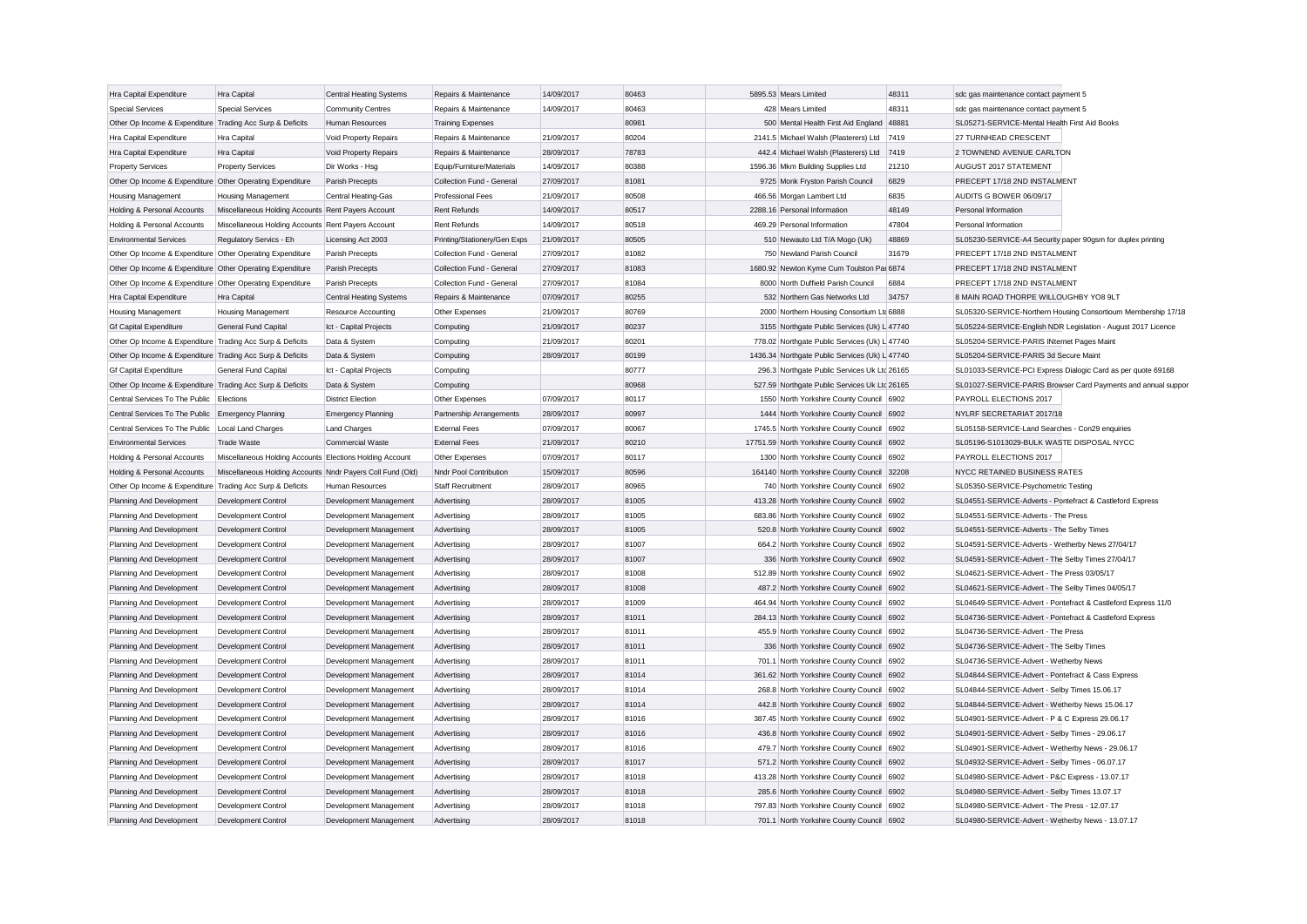| Planning And Development                                        | Development Control                                        | Development Management                            | Advertising                | 28/09/2017 | 81019        |                | 335.79 North Yorkshire County Council 6902                        |       | SL05010-SERVICE-Advert - Ponte & Cass Express - 20.07.17                                                                     |
|-----------------------------------------------------------------|------------------------------------------------------------|---------------------------------------------------|----------------------------|------------|--------------|----------------|-------------------------------------------------------------------|-------|------------------------------------------------------------------------------------------------------------------------------|
| Planning And Development                                        | Development Control                                        | Development Management                            | Advertising                | 28/09/2017 | 81019        |                | 285.6 North Yorkshire County Council 6902                         |       | SL05010-SERVICE-Advert - Selby Times - 20.07.17                                                                              |
| Planning And Development                                        | Development Control                                        | Development Management                            | Advertising                | 28/09/2017 | 81020        |                | 309.96 North Yorkshire County Council 6902                        |       | SL05036-SERVICE-Advert - P & C Express 27.07.17                                                                              |
| Planning And Development                                        | <b>Development Control</b>                                 | Development Management                            | Advertising                | 28/09/2017 | 81020        |                | 398.92 North Yorkshire County Council 6902                        |       | SL05036-SERVICE-Advert - The Press 26.07.17                                                                                  |
| Planning And Development                                        | Development Control                                        | Development Management                            | Advertising                | 28/09/2017 | 81020        |                | 479.7 North Yorkshire County Council 6902                         |       | SL05036-SERVICE-Advert - Wetherby News 27.07.17                                                                              |
| Planning And Development                                        | Development Control                                        | Development Management                            | Advertising                | 28/09/2017 | 81021        |                | 335.79 North Yorkshire County Council 6902                        |       | SL05079-SERVICE-Advert - Pontefract & Castleford Express 03.0                                                                |
| Planning And Development                                        | <b>Development Control</b>                                 | Development Management                            | Advertising                | 28/09/2017 | 81021        |                | 352.8 North Yorkshire County Council 6902                         |       | SL05079-SERVICE-Advert - Selby Times 03.08.17                                                                                |
| Planning And Development                                        | Development Control                                        | Development Management                            | Advertising                | 28/09/2017 | 81021        |                | 398.92 North Yorkshire County Council 6902                        |       | SL05079-SERVICE-Advert - The Press 02.08.17                                                                                  |
| Planning And Development                                        | <b>Development Control</b>                                 | Development Management                            | Advertising                | 28/09/2017 | 81021        |                | 885.6 North Yorkshire County Council 6902                         |       | SL05079-SERVICE-Advert - Wetherby News 03.08.17                                                                              |
| Planning And Development                                        | <b>Development Control</b>                                 | Development Management                            | Advertising                | 28/09/2017 | 81023        |                | 361.62 North Yorkshire County Council 6902                        |       | SL05161-SERVICE-Advert - P&C Express 17.08.17                                                                                |
| Planning And Development                                        | Development Control                                        | Development Management                            | Advertising                | 28/09/2017 | 81023        |                | 520.8 North Yorkshire County Council 6902                         |       | SL05161-SERVICE-Advert - Selby Times 17.08.17                                                                                |
| Planning And Development                                        | <b>Development Control</b>                                 | Development Management                            | Advertising                | 28/09/2017 | 81023        |                | 398.92 North Yorkshire County Council 6902                        |       | SL05161-SERVICE-Advert - The Press 16.08.17                                                                                  |
| Planning And Development                                        | Development Control                                        | Development Management                            | Advertising                | 28/09/2017 | 81023        |                | 442.8 North Yorkshire County Council 6902                         |       | SL05161-SERVICE-Advert - Wetherby News 17.08.17                                                                              |
| Planning And Development                                        | <b>Development Control</b>                                 | Development Management                            | Advertising                | 28/09/2017 | 81024        |                | 309.96 North Yorkshire County Council 6902                        |       | SL05197-SERVICE-Advert - Ponte & Cas Express 24/08/2017                                                                      |
| Planning And Development                                        | Development Control                                        | Development Management                            | Advertising                | 28/09/2017 | 81024        |                | 420 North Yorkshire County Council 6902                           |       | SL05197-SERVICE-Advert - The Selby Times - 24/08/2017                                                                        |
| Planning And Development                                        | <b>Development Control</b>                                 | Development Management                            | Advertising                | 28/09/2017 | 81025        |                | 335.79 North Yorkshire County Council 6902                        |       | SL05219-SERVICE-Advert - P&C Express 31.08.17                                                                                |
| Planning And Development                                        | Development Control                                        | Development Management                            | Advertising                | 28/09/2017 | 81025        |                | 302.4 North Yorkshire County Council 6902                         |       | SL05219-SERVICE-Advert - Selby Times 31.08.17                                                                                |
| Planning And Development                                        | <b>Development Control</b>                                 | Development Management                            | Professional Fees          | 07/09/2017 | 80243        |                | 2996 North Yorkshire County Council 6902                          |       | 17/18 ARCHAELOGICAL ADVICE                                                                                                   |
| Holding & Personal Accounts                                     | Miscellaneous Holding Accounts Nndr Payers Coll Fund (Old) |                                                   | Nndr Pool Contribution     | 15/09/2017 | 80595        |                | 18238 North Yorkshire Fire & Rescue                               | 32207 | NYFRA RETAINED BUSINESS RATES                                                                                                |
| Other Op Income & Expenditure Trading Acc Surp & Deficits       |                                                            | Access Selby - Contact Centre                     | <b>Energy Costs</b>        | 14/09/2017 | 80375        |                | 798.51 Npower Ltd                                                 | 6917  | <b>MARKET CROSS SELBY</b>                                                                                                    |
| <b>Special Services</b>                                         | <b>Special Services</b>                                    | <b>Community Centres</b>                          | <b>Energy Costs</b>        | 14/09/2017 | 80376        |                | 355.78 Npower Ltd                                                 | 6917  | communal supply - St Wilfrids Court                                                                                          |
| <b>Special Services</b>                                         | <b>Special Services</b>                                    | <b>Community Centres</b>                          | <b>Energy Costs</b>        |            | 80709        |                | 351.92 Npower Ltd                                                 | 6917  | 1/7/17-31/7/17 ANEN SHARPE CENTRE                                                                                            |
| <b>Special Services</b>                                         | <b>Special Services</b>                                    | <b>Community Centres</b>                          | <b>Energy Costs</b>        |            | 80710        |                | 423.5 Npower Ltd                                                  | 6917  | 1/6/17-30/6/17 ANNE SHARPE CENTRE                                                                                            |
| <b>Special Services</b>                                         | <b>Special Services</b>                                    | <b>Community Centres</b>                          | <b>Energy Costs</b>        |            | 80712        |                | 441.31 Npower Ltd                                                 | 6917  | 1/4/17-30/4/17 ANNE SHARPE CENTRE                                                                                            |
| <b>Special Services</b>                                         | <b>Special Services</b>                                    | <b>Community Centres</b>                          | <b>Energy Costs</b>        |            | 80713        |                | 413.28 Npower Ltd                                                 | 6917  | 1/3/17-31/3/17 ANNE SHARPE CENTRE                                                                                            |
| <b>Special Services</b>                                         | <b>Special Services</b>                                    | <b>Community Centres</b>                          | <b>Energy Costs</b>        |            | 80714        |                | 1222.88 Npower Ltd                                                | 6917  | 1/12/16-28/2/17 ANNE SHARPE CENTRE                                                                                           |
| <b>Special Services</b>                                         | <b>Special Services</b>                                    | <b>Community Centres</b>                          | <b>Energy Costs</b>        |            | 80715        |                | 1223.79 Npower Ltd                                                | 6917  | 1/9/16-30/11/16 ANNE SHARPE CENTRE                                                                                           |
| <b>Special Services</b>                                         | <b>Special Services</b>                                    | <b>Community Centres</b>                          | <b>Energy Costs</b>        |            | 80716        |                | 1073.73 Npower Ltd                                                | 6917  | 1/6/16-31/8/16 ANNE SHARPE CENTRE                                                                                            |
| Hra Capital Expenditure                                         | Hra Capital                                                | <b>Central Heating Systems</b>                    | Repairs & Maintenance      | 14/09/2017 | 80491        |                | 1566.24 Owan Ltd                                                  | 6943  | <b>SURVEYING SERVICE</b>                                                                                                     |
| Hra Capital Expenditure                                         | Hra Capital                                                | <b>Central Heating Systems</b>                    | Repairs & Maintenance      | 14/09/2017 | 80492        |                | 1305.2 Owan Ltd                                                   | 6943  | OS SERVICES FOR SELBY HOMES                                                                                                  |
| Hra Capital Expenditure                                         | Hra Capital                                                | <b>Central Heating Systems</b>                    | Repairs & Maintenance      | 14/09/2017 | 80493        |                | 1435.72 Owan Ltd                                                  | 6943  | OS SERVICE FOR SELBY HOMES                                                                                                   |
| Hra Capital Expenditure                                         | Hra Capital                                                | Housing Development Schemes Repairs & Maintenance |                            | 14/09/2017 | 80491        |                | 261.04 Owan Ltd                                                   | 6943  | <b>SURVEYING SERVICE</b>                                                                                                     |
| Hra Capital Expenditure                                         | Hra Capital                                                | Kitchens - Decent Homes                           | Repairs & Maintenance      | 14/09/2017 | 80491        |                | 358.93 Owan Ltd                                                   | 6943  | <b>SURVEYING SERVICE</b>                                                                                                     |
| Hra Capital Expenditure                                         | Hra Capital                                                | Pointing Works                                    | Repairs & Maintenance      | 14/09/2017 | 80491        |                | 783.12 Owan Ltd                                                   | 6943  | <b>SURVEYING SERVICE</b>                                                                                                     |
| Hra Capital Expenditure                                         | Hra Capital                                                |                                                   | Repairs & Maintenance      | 14/09/2017 | 80492        |                | 783.12 Owan Ltd                                                   | 6943  | OS SERVICES FOR SELBY HOMES                                                                                                  |
| Hra Capital Expenditure                                         | Hra Capital                                                | Pointing Works<br>Pointing Works                  | Repairs & Maintenance      | 14/09/2017 | 80493        |                | 489.45 Owan Ltd                                                   | 6943  | OS SERVICE FOR SELBY HOMES                                                                                                   |
|                                                                 | Hra Capital                                                |                                                   | Repairs & Maintenance      | 14/09/2017 | 80493        |                | 358.93 Owan Ltd                                                   | 6943  | OS SERVICE FOR SELBY HOMES                                                                                                   |
| Hra Capital Expenditure<br><b>Cultural And Related Services</b> | Recreation & Sport                                         | Roof Replacement<br>P4g Healthy Living - Concepts | Grants                     |            | 80830        | 416.67 Parkrun |                                                                   | 48957 | SL05332-SERVICE-Selby Parkrun grant                                                                                          |
|                                                                 |                                                            |                                                   | <b>External Fees</b>       | 21/09/2017 | 80481        |                | 464.5 Paul Harrison                                               | 6531  | 28 BEECHWOOD GLADE SHERBURN                                                                                                  |
| <b>Property Services</b>                                        | <b>Property Services</b>                                   | Dir Works - Hsg                                   | <b>External Fees</b>       | 21/09/2017 | 80482        |                | 940 Paul Harrison                                                 | 6531  | 7 RIVER CLOSE BARLBY                                                                                                         |
| <b>Property Services</b>                                        | <b>Property Services</b>                                   | Dir Works - Hsg                                   |                            |            | 80798        |                | 365 Posturite Ltd                                                 |       |                                                                                                                              |
| <b>Housing General Fund</b>                                     | Housing Benefits Admin                                     | Housing Benefit Admin<br>Ict                      | Other Expenses             |            | 80271        |                |                                                                   | 35666 | SL05183-SERVICE-Positiv Me 400 Task Chair (extra high back)<br>SL05235-SERVICE-15 x 800GB/1.6TB HP LTO Ultrium 4 Tapes HA871 |
| Other Op Income & Expenditure Trading Acc Surp & Deficits       |                                                            |                                                   | Equip/Furniture/Materials  | 28/09/2017 |              |                | 285.05 Probrand Limited                                           | 37238 | 496788/496789 PRINCIPAL/INTEREST                                                                                             |
| Holding & Personal Accounts                                     | Miscellaneous Holding Accounts Treasury Mgmt - Borrowing   |                                                   | Loans Received - Principal | 01/09/2017 | 3499<br>3524 |                | 1000000 Public Works Loan Board                                   | 7017  | 500524-500535 INTEREST                                                                                                       |
| Hra Other                                                       | Financing & Invest Inc & Exp                               | <b>External Interest Payable</b>                  | Other Expenses             | 22/09/2017 | 3525         |                | 879077.5 Public Works Loan Board<br>41875 Public Works Loan Board | 7017  | 02/10/17 478159 INTEREST                                                                                                     |
| Hra Other                                                       | Financing & Invest Inc & Exp                               | <b>External Interest Payable</b>                  | Other Expenses             | 22/09/2017 |              |                |                                                                   | 7017  |                                                                                                                              |
| Other Op Income & Expenditure Financing & Investment I&E        |                                                            | <b>External Interest Payable</b>                  | Other Expenses             | 01/09/2017 | 3499         |                | 56050 Public Works Loan Board                                     | 7017  | 496788/496789 PRINCIPAL/INTEREST                                                                                             |
| Other Op Income & Expenditure Trading Acc Surp & Deficits       |                                                            | Ict                                               | Professional Fees          | 21/09/2017 | 80212        |                | 448 Razorblue Ltd                                                 | 27684 | SL04444-SERVICE-Managed IT for infrastructure 2017/18                                                                        |
| <b>Property Services</b>                                        | <b>Property Services</b>                                   | Dir Works - Hsg                                   | <b>External Fees</b>       |            | 80604        |                | 1000 Rdh Scaffolding                                              | 7036  | 998670/997917 DERWENT VIEW                                                                                                   |
| Other Op Income & Expenditure Other Operating Expenditure       |                                                            | Parish Precepts                                   | Collection Fund - General  | 27/09/2017 | 81085        |                | 46856.5 Riccall Parish Council                                    | 7068  | 2ND INSTALMENT PRECEPT 17/18                                                                                                 |
| Other Op Income & Expenditure Trading Acc Surp & Deficits       |                                                            | Marketing & Comms                                 | Other Expenses             | 07/09/2017 | 79712        |                | 340 Richard Jemison Photographer L 44550                          |       | SL05086-SERVICE-Photography June 2017                                                                                        |
| Other Op Income & Expenditure Trading Acc Surp & Deficits       |                                                            | Marketing & Comms                                 | Other Expenses             | 28/09/2017 | 80996        |                | 415 Richard Jemison Photographer L 44550                          |       | SL05265-SERVICE-Photography support July 2017                                                                                |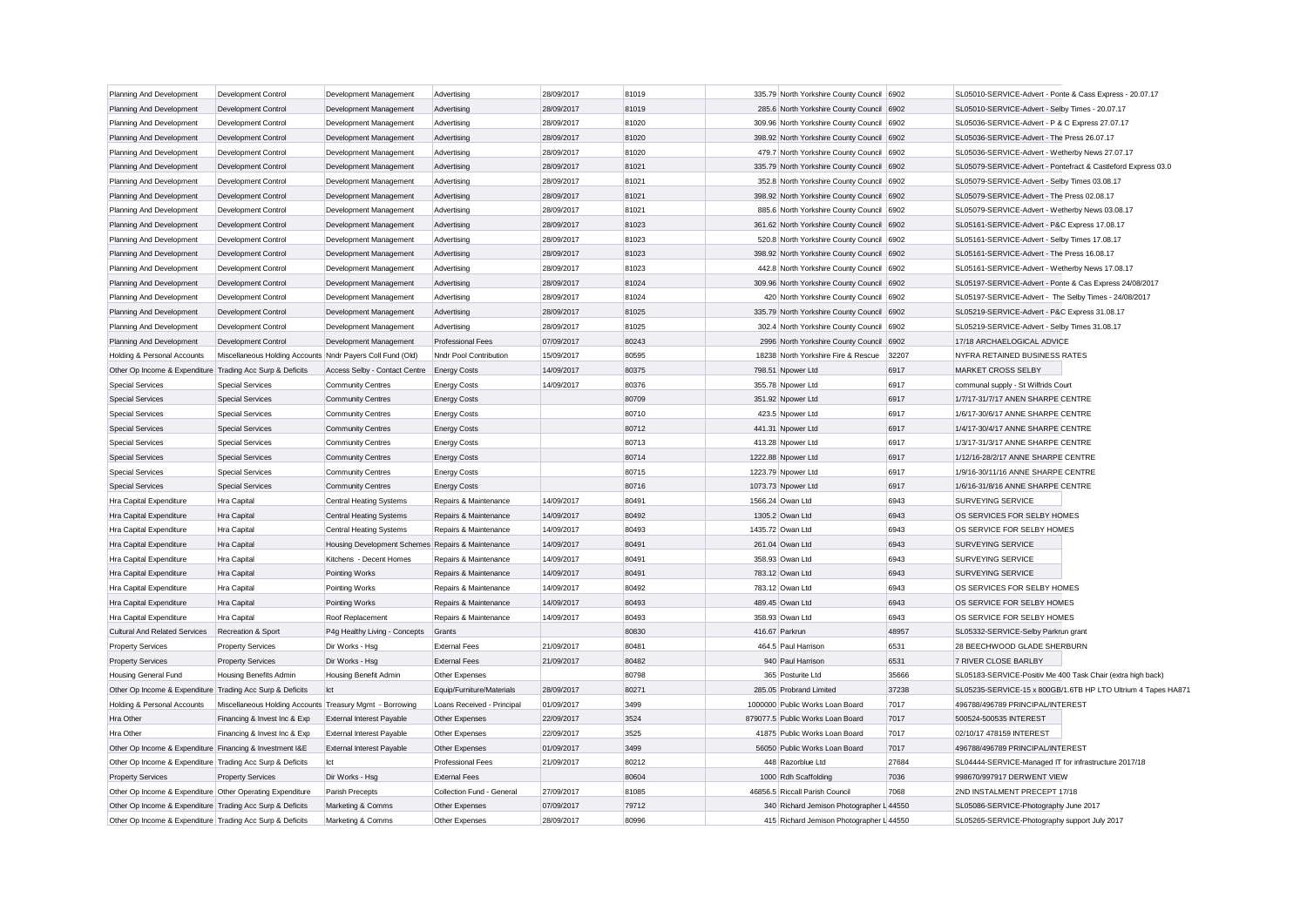| Hra Capital Expenditure                                   | Hra Capital               | <b>Central Heating Systems</b>                       | Repairs & Maintenance     | 21/09/2017 | 80281 | 3412.85 R N E Electrical Contractors          | 7081  | ELECTRICAL WORKS ON SHEET 13441                               |
|-----------------------------------------------------------|---------------------------|------------------------------------------------------|---------------------------|------------|-------|-----------------------------------------------|-------|---------------------------------------------------------------|
| Planning And Development                                  | Development Control       | Development Management                               | Professional Fees         |            | 81163 | 450 Rosetta Landscape Design                  | 6987  | SL05170-SERVICE-PREAPP/2017/0118 Selby Paper Mill, Selby Tree |
| Central Services To The Public                            | Elections                 | <b>Register Of Electors</b>                          | Communications            | 21/09/2017 | 80224 | 1024.15 Royal Mail Group Plc                  | 7100  | ELECTIONS RESPONSE SERVICE                                    |
| Other Op Income & Expenditure Trading Acc Surp & Deficits |                           | Postage Account                                      | Communications            | 21/09/2017 | 80225 | 977.77 Royal Mail Group Plc                   | 7100  | 1ST CLASS POST SERVICE                                        |
| Housing General Fund                                      | Homelessness              | Homeless Persons                                     | Other Expenses            | 22/09/2017 | 3520  | 718.4 Rsp Rail Travel Account                 | 47022 | <b>RAIL TRAVEL</b>                                            |
| Other Op Income & Expenditure Trading Acc Surp & Deficits |                           | Leadership Team                                      | Direct Salaries & Wages   | 21/09/2017 | 80270 | 3989 Ryedale District Council                 | 7105  | SL04843-SERVICE-Secondment - Chief Executive June - August 2  |
| <b>Environmental Services</b>                             | Recycling                 | Recycling                                            | <b>External Fees</b>      | 21/09/2017 | 80074 | 694.64 Ryedale Organics Ltd                   | 6694  | WEEK 34 GREENWASTE                                            |
| <b>Environmental Services</b>                             | Recycling                 | Recycling                                            | <b>External Fees</b>      | 21/09/2017 | 80248 | 802.18 Ryedale Organics Ltd                   | 6694  | AUG 2017 GREENWASTE                                           |
| <b>Environmental Services</b>                             | Recycling                 | Recycling                                            | <b>External Fees</b>      | 21/09/2017 | 80475 | 553.28 Ryedale Organics Ltd                   | 6694  | GREENWASTE EH/53932                                           |
| <b>Environmental Services</b>                             | Recycling                 | Recycling                                            | <b>External Fees</b>      |            | 80992 | 310.46 Ryedale Organics Ltd                   | 6694  | WEEK 38 GREENWASTE                                            |
| Other Op Income & Expenditure Other Operating Expenditure |                           | Parish Precepts                                      | Collection Fund - General | 27/09/2017 | 81086 | 1000 Ryther Cum Ossendyke Parish C 7107       |       | PRECEPT 17/18 2ND INSTALMENT                                  |
| Central Services To The Public   Local Tax Collection     |                           | Council Tax Collection                               | <b>External Fees</b>      | 08/09/2017 | 3506  | 997.37 Santander                              | 6052  | AUGUST 2017 COUNCIL TAX PAYMENTS                              |
| <b>Housing Management</b>                                 | <b>Housing Management</b> | <b>Rent Project</b>                                  | <b>External Fees</b>      | 08/09/2017 | 3502  | 771.37 Santander                              | 6052  | AUGUST 2017 HOUSE & GARAGE RENTS                              |
| Other Op Income & Expenditure Other Operating Expenditure |                           | Parish Precepts                                      | Collection Fund - General | 27/09/2017 | 81087 | 12475 Saxton Cum Scarthingwell Parist 7119    |       | PRECEPT 17/18 2ND INSTALMENT                                  |
| Highways, Roads And Transport Parking Services            |                           | Car Parks Enforcement                                | <b>External Fees</b>      | 21/09/2017 | 80214 | 578.1 Security Plus Limited                   | 36209 | SL04631-SERVICE-Cash collection SDC car park machines 01/04/1 |
| Highways, Roads And Transport Parking Services            |                           | Car Parks Enforcement                                | <b>External Fees</b>      | 21/09/2017 | 80506 | 298.2 Security Plus Limited                   | 36209 | SL04631-SERVICE-Cash collection SDC car park machines 01/04/1 |
| <b>Cultural And Related Services</b>                      | Recreation & Sport        | Rec Grounds-Sports                                   | Repairs & Maintenance     |            | 80975 | 4606 Selby College                            | 7143  | SL04509-SERVICE-Maintenance of Denison Road football pitch 20 |
| Corporate And Democratic Core Corporate Management        |                           | Customer & Community Project Other Expenses          |                           | 28/09/2017 | 79565 | 2500 Selby District Avs                       | 7159  | SL05333-SERVICE-New Beginnings final payment                  |
| <b>Housing Management</b>                                 | <b>Housing Management</b> | <b>Edgerton Lodge</b>                                | Other Expenses            | 14/09/2017 | 80393 | 909.85 Selby District Council                 | 7151  | SEPTEMBER 2017 LODGES                                         |
| <b>Property Services</b>                                  | <b>Property Services</b>  | Dir Works - Hsg                                      | Other Expenses            | 14/09/2017 | 80392 | 1076.65 Selby District Council                | 7151  | SEPTEMBER 2017 VOIDS                                          |
| <b>Property Services</b>                                  | <b>Property Services</b>  | Dir Works - Hsg                                      | <b>External Fees</b>      | 21/09/2017 | 80488 | 2233.45 Selby Glass Ltd                       | 7172  |                                                               |
| Other Op Income & Expenditure Trading Acc Surp & Deficits |                           | Human Resources                                      | <b>Professional Fees</b>  | 21/09/2017 | 80486 | 940 Selby Healthcare Ltd                      | 31239 | SL05255-SERVICE-Occupational Health - August 2017             |
| Other Op Income & Expenditure Other Operating Expenditure |                           | Parish Precepts                                      | Collection Fund - General | 27/09/2017 | 81088 | 262024.23 Selby Town Council                  | 7184  | PRECEPT 17/18 2ND INSTALMENT                                  |
| <b>Environmental Services</b>                             | <b>Street Cleansing</b>   | <b>Street Cleansing</b>                              | <b>External Fees</b>      | 21/09/2017 | 80590 | 700 S & G Taperell                            | 7303  | SKIP RENTAL AND EMPTY                                         |
| <b>Property Services</b>                                  | <b>Property Services</b>  | Dir Works - Hsg                                      | <b>External Fees</b>      | 21/09/2017 | 80591 | 1852.4 S & G Taperell                         | 7303  | SKIP HIRE AND DISPOSAL                                        |
| Other Op Income & Expenditure Other Operating Expenditure |                           | Parish Precepts                                      | Collection Fund - General | 27/09/2017 | 81089 | 82417.37 Sherburn In Elmet Parish Counci 7199 |       | PRECEPT 17/18 2ND INSTALMENT                                  |
| Hra Capital Expenditure                                   | Hra Capital               | Kitchens - Decent Homes                              | Repairs & Maintenance     | 21/09/2017 | 80606 | 3995 Sherwood Property Building Sen 35336     |       | 7 LORDSHIP LANE WISTOW                                        |
| <b>Property Services</b>                                  | <b>Property Services</b>  | Dir Works - Hsg                                      | <b>External Fees</b>      | 14/09/2017 | 80051 | 280 Sherwood Property Building Serv 35336     |       | 11 WESTFIELD COURT                                            |
| <b>Property Services</b>                                  | <b>Property Services</b>  | Dir Works - Hsg                                      | <b>External Fees</b>      | 21/09/2017 | 80078 | 2060 Sherwood Property Building Sen 35336     |       | 82 DARCY ROAD SELBY                                           |
| Property Services                                         | <b>Property Services</b>  | Dir Works - Hsg                                      | <b>External Fees</b>      | 21/09/2017 | 80079 | 3595 Sherwood Property Building Serv 35336    |       | 12 THE SHRUBBERIES CLIFFE                                     |
| <b>Property Services</b>                                  | <b>Property Services</b>  | Dir Works - Hsg                                      | <b>External Fees</b>      | 21/09/2017 | 80221 | 2100 Sherwood Property Building Serv 35336    |       | 17 WOODLANDS VIEW                                             |
| <b>Property Services</b>                                  | <b>Property Services</b>  | Dir Works - Hsg                                      | <b>External Fees</b>      | 21/09/2017 | 80416 | 3461.5 Sherwood Property Building Sen 35336   |       | 91 DARCY ROAD SELBY                                           |
| <b>Property Services</b>                                  | <b>Property Services</b>  | Dir Works - Hsg                                      | <b>External Fees</b>      | 21/09/2017 | 80417 | 2000 Sherwood Property Building Sen 35336     |       | 24 DIXON GARDENS SELBY                                        |
| <b>Property Services</b>                                  | <b>Property Services</b>  | Dir Works - Hsg                                      | <b>External Fees</b>      | 21/09/2017 | 80418 | 2450 Sherwood Property Building Serv 35336    |       | 11 WESTBOURNE GARDENS                                         |
| <b>Property Services</b>                                  | <b>Property Services</b>  | Dir Works - Hsg                                      | <b>External Fees</b>      | 28/09/2017 | 80639 | 1950 Sherwood Property Building Sen 35336     |       | 27 DARCY ROAD SELBY                                           |
| <b>Property Services</b>                                  | <b>Property Services</b>  | Dir Works - Hsg                                      | <b>External Fees</b>      |            | 80774 | 3745 Sherwood Property Building Serv 35336    |       | 34 PETRE AVENUE SELBY YO8 8DW                                 |
| <b>Property Services</b>                                  | <b>Property Services</b>  | Dir Works - Hsg                                      | <b>External Fees</b>      |            | 80776 | 2645 Sherwood Property Building Sen 35336     |       | 4 FOSTERGATE SELBY                                            |
| <b>Environmental Services</b>                             | Trade Waste               | Commercial Waste                                     | Advertising               | 21/09/2017 | 80634 | 332.4 Sign Group Gb Ltd                       | 23882 | SL05267-SERVICE-Supply of commercial bin stickers             |
| <b>Cultural And Related Services</b>                      | Recreation & Sport        | Rec Grounds-Sports                                   | Repairs & Maintenance     | 21/09/2017 | 80263 | 390 Simon Calvert Contractors Ltd             | 44422 | SKATE PARK LEISURE CENTRE                                     |
| <b>Cultural And Related Services</b>                      | Recreation & Sport        | Rec Grounds-Sports                                   | Repairs & Maintenance     | 21/09/2017 | 80264 | 390 Simon Calvert Contractors Ltd             | 44422 | <b>SKATE PARK LEISURE CENTRE</b>                              |
| <b>Housing Management</b>                                 | Housing Management        | Fencing - Planned                                    | Repairs & Maintenance     | 21/09/2017 | 79328 | 420 Simon Calvert Contractors Ltd             | 44422 | 20A MILL CLOSE                                                |
| Housing Management                                        | <b>Housing Management</b> | Fencing - Planned                                    | Repairs & Maintenance     | 21/09/2017 | 79335 | 325 Simon Calvert Contractors Ltd             | 44422 | 36 DENISON ROAD SELBY                                         |
| Housing Management                                        | Housing Management        | Fencing - Planned                                    | Repairs & Maintenance     | 21/09/2017 | 80615 | 345 Simon Calvert Contractors Ltd             | 44422 | 20A MILL CLOSE MONK FRYSTON                                   |
| Hra Capital Expenditure                                   | Hra Capital               | Environmental Improvement Plar Repairs & Maintenance |                           | 28/09/2017 | 80257 | 1330 Simon Calvert Contractors Ltd            | 44422 | SL05001-SERVICE-mobility scooter parking area - 24 - 30 Fairf |
| Other Op Income & Expenditure Trading Acc Surp & Deficits |                           | Ict                                                  | Professional Fees         | 28/09/2017 | 80232 | 5600 Softcat Plc                              | 31771 | SL04662-SERVICE-PSN IT Health Check 2017                      |
| Planning And Development                                  | Community Development     | Western Cef                                          | Other Expenses            | 07/09/2017 | 80290 | 1500 South Milford Memorial Playing F 48906   |       | CEF GRANT FOR REPAIRS TO FACILITIES                           |
| Other Op Income & Expenditure Other Operating Expenditure |                           | Parish Precepts                                      | Collection Fund - General | 27/09/2017 | 81090 | 12334.72 South Milford Parish Council         | 7241  | PRECEPT 17/18 2ND INSTALMENT                                  |
| Housing General Fund                                      | <b>Housing Strategy</b>   | Pfi Scheme (Housing)                                 | Other Expenses            | 21/09/2017 | 80265 | 34542.04 South Yorkshire Housing Ass Ltd 7239 |       | AUGUST 2017 SELBY PFI                                         |
| <b>Environmental Services</b>                             | <b>Trade Waste</b>        | <b>Clinical Waste</b>                                | <b>External Fees</b>      | 21/09/2017 | 80411 | 427.94 Srcl Ltd                               | 7251  | AUGUST 2017 HAZ SHARPS                                        |
| Planning And Development                                  | Economic Development      | Hsg Development & Regeneratic Professional Fees      |                           | 28/09/2017 | 80300 | 7493.3 Start Regeneration Llp                 | 48284 | Personal Information                                          |
| Planning And Development                                  | Economic Development      | Hsg Development & Regeneratic Professional Fees      |                           |            | 80980 | 5373 Start Regeneration Llp                   | 48284 | Personal Information                                          |
|                                                           |                           |                                                      |                           |            |       |                                               |       |                                                               |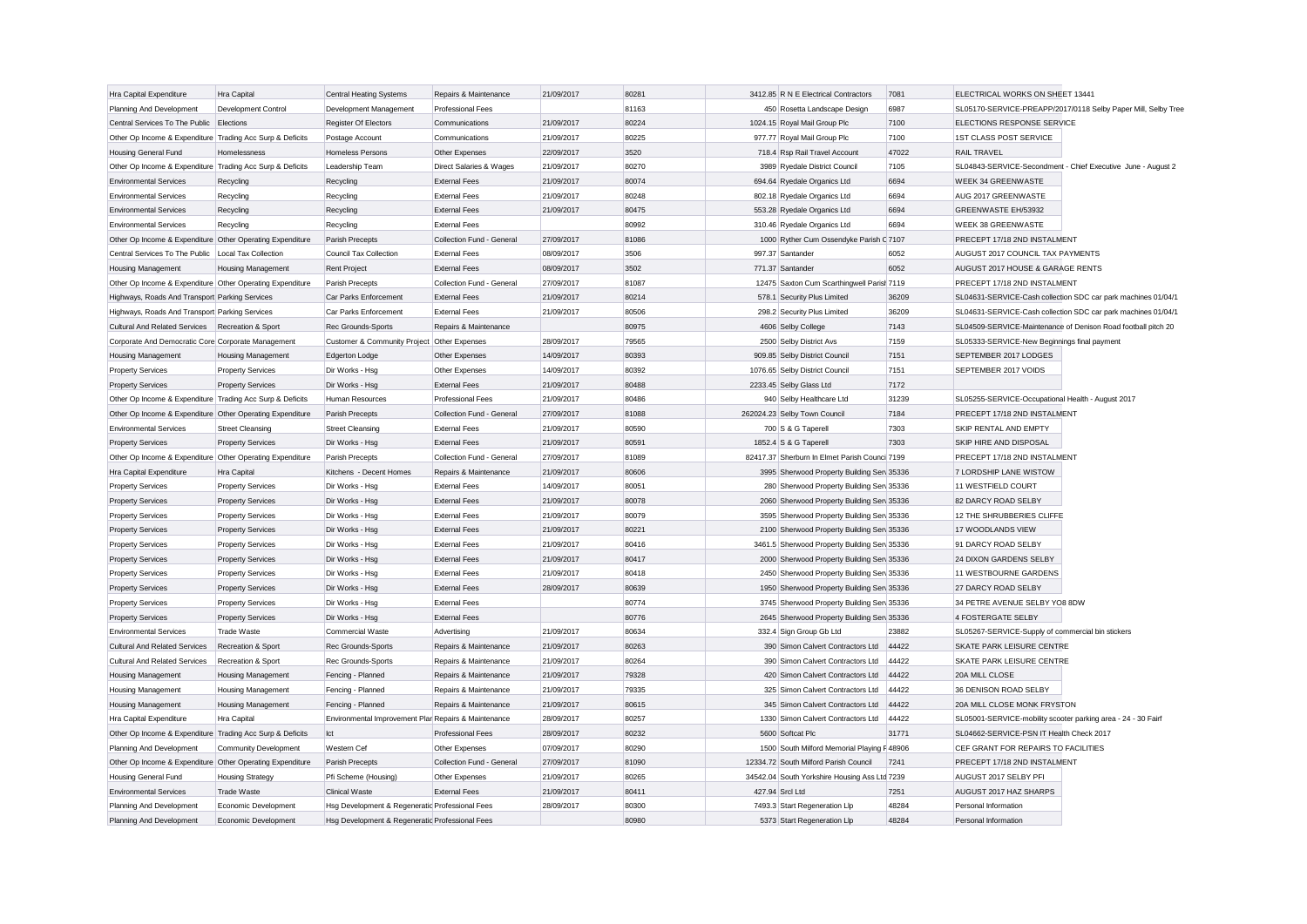| <b>Housing Management</b>                                 | Housing Management                                        | Central Heating-Gas                             | <b>Professional Fees</b>                      | 14/09/2017 | 80395 |                | 350 Stephensons                                                         | 7261  | 26 WESTFIELD CRESCENT TADCASTER LS24 9JQ                      |                                                               |
|-----------------------------------------------------------|-----------------------------------------------------------|-------------------------------------------------|-----------------------------------------------|------------|-------|----------------|-------------------------------------------------------------------------|-------|---------------------------------------------------------------|---------------------------------------------------------------|
| Other Op Income & Expenditure Other Operating Expenditure |                                                           | Parish Precepts                                 | Collection Fund - General                     | 27/09/2017 | 81091 |                | 2113.73 Stillingfleet Parish Council                                    | 7263  | PRECEPT 17/18 2ND INSTALMENT                                  |                                                               |
| Other Op Income & Expenditure Other Operating Expenditure |                                                           | Parish Precepts                                 | Collection Fund - General                     | 27/09/2017 | 81092 |                | 4319.98 Stutton With Hazelwood Parish (7272                             |       | PRECEPT 17/18 2ND INSTALMENT                                  |                                                               |
| Other Op Income & Expenditure Other Operating Expenditure |                                                           | Parish Precepts                                 | Collection Fund - General                     | 27/09/2017 | 81093 |                | 57679 Tadcaster Town Council                                            | 7297  | PRECEPT 17/18 2ND INSTALMENT                                  |                                                               |
| <b>Environmental Services</b>                             | Regulatory Servics - Eh                                   | Licensing Act 2003                              | Printing/Stationery/Gen Exps                  | 14/09/2017 | 80374 |                | 646 The Institute Of Licensing                                          | 29123 | SL05229-SERVICE-Institute of Licensing National Training Conf |                                                               |
| Other Op Income & Expenditure Trading Acc Surp & Deficits |                                                           | Human Resources                                 | Subsistence & Conf Expenses                   | 14/09/2017 | 80219 |                | 646 The Institute Of Licensing                                          | 45956 | SL05190-SERVICE-IOL - National Training Conference            |                                                               |
| Other Op Income & Expenditure Trading Acc Surp & Deficits |                                                           | Human Resources                                 | <b>Training Expenses</b>                      | 14/09/2017 | 80100 |                | 310 The Institute Of Licensing                                          | 45956 | SL05189-SERVICE-Practical Taxi Licensing Course               |                                                               |
| Planning And Development                                  | <b>Planning Policy</b>                                    | Dev. Policy Serv. (Plan Selby)                  | Direct Salaries & Wages                       | 21/09/2017 | 80513 |                | 1423.1 The Oyster Partnership Ltd                                       | 43921 | SL05169-SERVICE-agency/contractors fees                       |                                                               |
| Planning And Development                                  | <b>Planning Policy</b>                                    | Dev. Policy Serv. (Plan Selby)                  | Direct Salaries & Wages                       | 21/09/2017 | 80833 |                | 1295 The Oyster Partnership Ltd                                         | 43921 | SL05169-SERVICE-agency/contractors fees                       |                                                               |
| Planning And Development                                  | <b>Planning Policy</b>                                    | Dev. Policy Serv. (Plan Selby)                  | Direct Salaries & Wages                       | 28/09/2017 | 78356 |                | 3908.1 The Oyster Partnership Ltd                                       | 43921 | SL04536-SERVICE-payment for consultancy sfaff                 |                                                               |
| Planning And Development                                  | <b>Planning Policy</b>                                    | Dev. Policy Serv. (Plan Selby)                  | Direct Salaries & Wages                       | 28/09/2017 | 79938 |                | 1313.55 The Oyster Partnership Ltd                                      | 43921 | SL05081-SERVICE-Consultants agency fees                       |                                                               |
| Other Op Income & Expenditure Other Operating Expenditure |                                                           | Parish Precepts                                 | Collection Fund - General                     | 27/09/2017 | 81094 |                | 2640.27 Thorganby Parish Council                                        | 7322  | PRECEPT 17/18 2ND INSTALMENT                                  |                                                               |
| Holding & Personal Accounts                               | Miscellaneous Holding Accounts Sect 106 Ros - Dev Contrib |                                                 | Thorpe Willoughby Parish                      | 07/09/2017 | 80298 |                | 6582.07 Thorpe Willoughby Parish Counc 7324                             |       | 2ND PAYMENT PHASE 2 2012/0852//FUL                            |                                                               |
| Other Op Income & Expenditure Other Operating Expenditure |                                                           | Parish Precepts                                 | Collection Fund - General                     | 27/09/2017 | 81095 |                | 25675.28 Thorpe Willoughby Parish Counc 7324                            |       | PRECEPT 17/18 2ND INSTALMENT                                  |                                                               |
| <b>Special Services</b>                                   | <b>Special Services</b>                                   | General Maintenance                             | Repairs & Maintenance                         | 21/09/2017 | 80249 |                | 1150 Thyssenkrupp Elevator Uk Ltd 7328                                  |       | ST WILFRIDS COURT BRAYTON                                     |                                                               |
| Other Op Income & Expenditure Trading Acc Surp & Deficits |                                                           | Human Resources                                 | <b>Staff Recruitment</b>                      |            | 80973 |                | 1452.5 Tmp (Uk) Ltd                                                     | 5101  | SL05290-SERVICE-Head of Planning - Guardian Online Advert     |                                                               |
| Other Op Income & Expenditure Trading Acc Surp & Deficits |                                                           | Human Resources                                 | <b>Staff Recruitment</b>                      |            | 80973 |                | 2131.5 Tmp (Uk) Ltd                                                     | 5101  |                                                               | SL05290-SERVICE-Head of Planning - Planning Resources Advert  |
| Planning And Development                                  | Economic Development                                      | Economic Development Team                       | Staff Recruitment                             | 14/09/2017 | 79812 |                | 1736 Tmp (Uk) Ltd                                                       | 5101  |                                                               | SL05148-SERVICE-Economy & Infrastructure Manager - Planning R |
| Planning And Development                                  | Economic Development                                      | Hsg Development & Regeneratic Staff Recruitment |                                               | 14/09/2017 | 79811 |                | 895 Tmp (Uk) Ltd                                                        | 5101  |                                                               | SL05149-SERVICE-Housing & Regeneration Manager - Inside Housi |
| Planning And Development                                  | Economic Development                                      | Hsg Development & Regeneratic Staff Recruitment |                                               | 14/09/2017 | 79811 |                | 1771 Tmp (Uk) Ltd                                                       | 5101  |                                                               | SL05149-SERVICE-Housing & Regeneration Manager - Planning Res |
| Other Op Income & Expenditure Other Operating Expenditure |                                                           | Parish Precepts                                 | Collection Fund - General                     | 27/09/2017 | 81096 |                | 1150 Towton Grimston & Kirby Wharfe 7347                                |       | PRECEPT 17/18 2ND INSTALMENT                                  |                                                               |
| Housing Management                                        | <b>Housing Management</b>                                 | <b>Tenant Participation</b>                     | Other Expenses                                | 21/09/2017 | 79318 |                | 770.7 Tpas Ltd                                                          | 7348  | SL05247-SERVICE-Scrutiny Panel TPAS training 3rd July 2017    |                                                               |
| Hra Capital Expenditure                                   | Hra Capital                                               | <b>External Cyclical Repairs</b>                | Repairs & Maintenance                         | 21/09/2017 | 80378 |                | 1210 Tunston Construction Group                                         | 48445 | <b>ST EDWARDS CLOSE BYRAM</b>                                 |                                                               |
| Hra Capital Expenditure                                   | Hra Capital                                               | Roof Replacement                                | Repairs & Maintenance                         | 21/09/2017 | 80377 |                | 2950 Tunston Construction Group                                         | 48445 | 14 River Close Barlby                                         |                                                               |
| Hra Capital Expenditure                                   | Hra Capital                                               | Void Property Repairs                           | Repairs & Maintenance                         | 28/09/2017 | 80266 |                | 4365 Tunston Construction Group                                         | 48445 | 10 DUFFIELD CRESCENT SIE LEEDS                                |                                                               |
| <b>Property Services</b>                                  | <b>Property Services</b>                                  | Dir Works - Hsg                                 | <b>External Fees</b>                          | 14/09/2017 | 80206 |                | 460 Tunston Construction Group                                          | 48445 | 18 AUSTERBANK AVENUE TADCASTER                                |                                                               |
| <b>Property Services</b>                                  | <b>Property Services</b>                                  | Dir Works - Hsg                                 | <b>External Fees</b>                          | 28/09/2017 | 80222 |                | 266 Tunston Construction Group                                          | 48445 | 30 RIVER VIEW BARLBY SELBY                                    |                                                               |
| <b>Property Services</b>                                  | <b>Property Services</b>                                  | Dir Works - Hsg                                 | <b>Running Costs</b>                          | 07/09/2017 | 80299 |                | 486.24 Uk Fuels Ltd                                                     | 7373  | <b>FUEL</b>                                                   |                                                               |
| <b>Property Services</b>                                  | <b>Property Services</b>                                  | Dir Works - Hsg                                 | <b>Running Costs</b>                          | 14/09/2017 | 80511 |                | 620.43 Uk Fuels Ltd                                                     | 7373  | fuel                                                          |                                                               |
| <b>Property Services</b>                                  | <b>Property Services</b>                                  | Dir Works - Hsg                                 | <b>Running Costs</b>                          | 21/09/2017 | 80796 |                | 672.6 Uk Fuels Ltd                                                      | 7373  | <b>FUEL SERVICE</b>                                           |                                                               |
| <b>Property Services</b>                                  | <b>Property Services</b>                                  | Dir Works - Hsg                                 | <b>Running Costs</b>                          | 28/09/2017 | 81186 |                | 558.83 Uk Fuels Ltd                                                     | 7373  | <b>FUEL SERVICE</b>                                           |                                                               |
| Other Op Income & Expenditure Other Operating Expenditure |                                                           | Parish Precepts                                 | Collection Fund - General                     | 27/09/2017 | 81097 |                | 9581.42 Ulleskelf Parish Council                                        | 7377  | PRECEPT 17/18 2ND INSTALMENT                                  |                                                               |
| <b>Housing Management</b>                                 | <b>Housing Management</b>                                 | <b>Ousegate Hostel</b>                          | Repairs & Maintenance                         | 07/09/2017 | 79724 |                | 1042.6 Universal Fire Protection                                        | 7386  | OUSEGATE LODGE TESTING                                        |                                                               |
| Central Services To The Public                            | Local Welfare Assistance                                  | Local Wefare Assistance                         | Professional Fees                             | 21/09/2017 | 80211 |                | 390 Victoria Forms                                                      | 46413 | SL05214-SERVICE-Universal Credit Postcode Filter for Main Cla |                                                               |
| Planning And Development                                  | <b>Planning Policy</b>                                    | Dev. Policy Serv. (Plan Selby)                  | Professional Fees                             | 21/09/2017 | 80269 |                | 3125 Waterman Energy Environment (7427                                  |       | SL04967-SERVICE-agents fees - Habitats Regulation Assessment  |                                                               |
| <b>Environmental Services</b>                             | Regulatory Servics - Eh                                   |                                                 |                                               | 21/09/2017 | 80510 |                | 942.5 Watsons                                                           | 7429  | <b>TAXI TEST FOR AUG</b>                                      |                                                               |
|                                                           | Hra Capital                                               | Taxi & Hire Licences                            | <b>Running Costs</b><br>Repairs & Maintenance | 28/09/2017 | 80645 |                | 1400 Websters (Burn) Glass Ltd                                          | 7431  | 31 ROCKCLIFFE COURT TADCASTER                                 |                                                               |
| Hra Capital Expenditure                                   |                                                           | <b>External Cyclical Repairs</b>                | Collection Fund - General                     | 27/09/2017 | 81098 |                |                                                                         | 7438  | PRECEPT 17/18 2ND INSTALMENT                                  |                                                               |
| Other Op Income & Expenditure Other Operating Expenditure |                                                           | Parish Precepts                                 | Contract Hire/Lease                           | 21/09/2017 | 80251 |                | 1926.72 West Haddlesey Parish Council<br>304 West Wallasey Car Hire Ltd | 46394 | YA65 MFU VAN HIRE                                             |                                                               |
| <b>Property Services</b>                                  | <b>Property Services</b>                                  | Dir Works - Hsg                                 |                                               |            |       |                |                                                                         |       |                                                               |                                                               |
| Central Services To The Public Local Tax Collection       |                                                           | Council Tax Collection                          | Communications                                | 28/09/2017 | 80771 | 323.31 Whistl  |                                                                         | 7335  | WEEK 37 2017 CTAX POST COLLECTION                             |                                                               |
| Other Op Income & Expenditure Trading Acc Surp & Deficits |                                                           | Postage Account                                 | Communications                                | 07/09/2017 | 79956 | 785.79 Whistl  |                                                                         | 7335  | WEEK 33 2017 POST COLLECTION                                  |                                                               |
| Other Op Income & Expenditure Trading Acc Surp & Deficits |                                                           | Postage Account                                 | Communications                                | 07/09/2017 | 80112 | 1063.56 Whistl |                                                                         | 7335  | WEEK 34 2017 POST COLLECTION                                  |                                                               |
| Other Op Income & Expenditure Trading Acc Surp & Deficits |                                                           | Postage Account                                 | Communications                                | 14/09/2017 | 80279 | 615.67 Whistl  |                                                                         | 7335  | POSTAGE WEEK 2017/35                                          |                                                               |
| Other Op Income & Expenditure Trading Acc Surp & Deficits |                                                           | Postage Account                                 | Communications                                | 14/09/2017 | 80507 | 841.16 Whistl  |                                                                         | 7335  | <b>POSTAGE</b>                                                |                                                               |
| Other Op Income & Expenditure Trading Acc Surp & Deficits |                                                           | Postage Account                                 | Communications                                | 21/09/2017 | 80770 | 1183.75 Whistl |                                                                         | 7335  | WEEK 37 2017 POST COLLECTION                                  |                                                               |
| Other Op Income & Expenditure Trading Acc Surp & Deficits |                                                           | Postage Account                                 | Communications                                | 28/09/2017 | 81170 | 844.59 Whistl  |                                                                         | 7335  | WEEK 38 2017 POST COLLECTION                                  |                                                               |
| Other Op Income & Expenditure Other Operating Expenditure |                                                           | Parish Precepts                                 | Collection Fund - General                     | 27/09/2017 | 81099 |                | 5467.42 Whitley Parish Council                                          | 7444  | PRECEPT 17/18 2ND INSTALMENT                                  |                                                               |
| Other Op Income & Expenditure Other Operating Expenditure |                                                           | Parish Precepts                                 | Collection Fund - General                     | 27/09/2017 | 81100 |                | 7267.5 Wistow Parish Council                                            | 7463  | PRECEPT 17/18 2ND INSTALMENT                                  |                                                               |
| Other Op Income & Expenditure Other Operating Expenditure |                                                           | Parish Precepts                                 | Collection Fund - General                     | 27/09/2017 | 81101 |                | 7750 Womersley Parish Council                                           | 7468  | PRECEPT 17/18 2ND INSTALMENT                                  |                                                               |
| Planning And Development                                  | Development Control                                       | Development Management                          | Professional Fees                             | 28/09/2017 | 80409 |                | 2050 Wpa Consultants Ltd                                                | 43780 | CONTAMINATED LAND                                             |                                                               |
| <b>Environmental Services</b>                             | <b>Street Cleansing</b>                                   | <b>Litter Bins</b>                              | Cleaning & Domestic Supplies                  | 14/09/2017 | 79810 |                | 304.98 Wybone Ltd                                                       | 7471  | SL05090-S1611001-STREET LITTER BIN                            |                                                               |